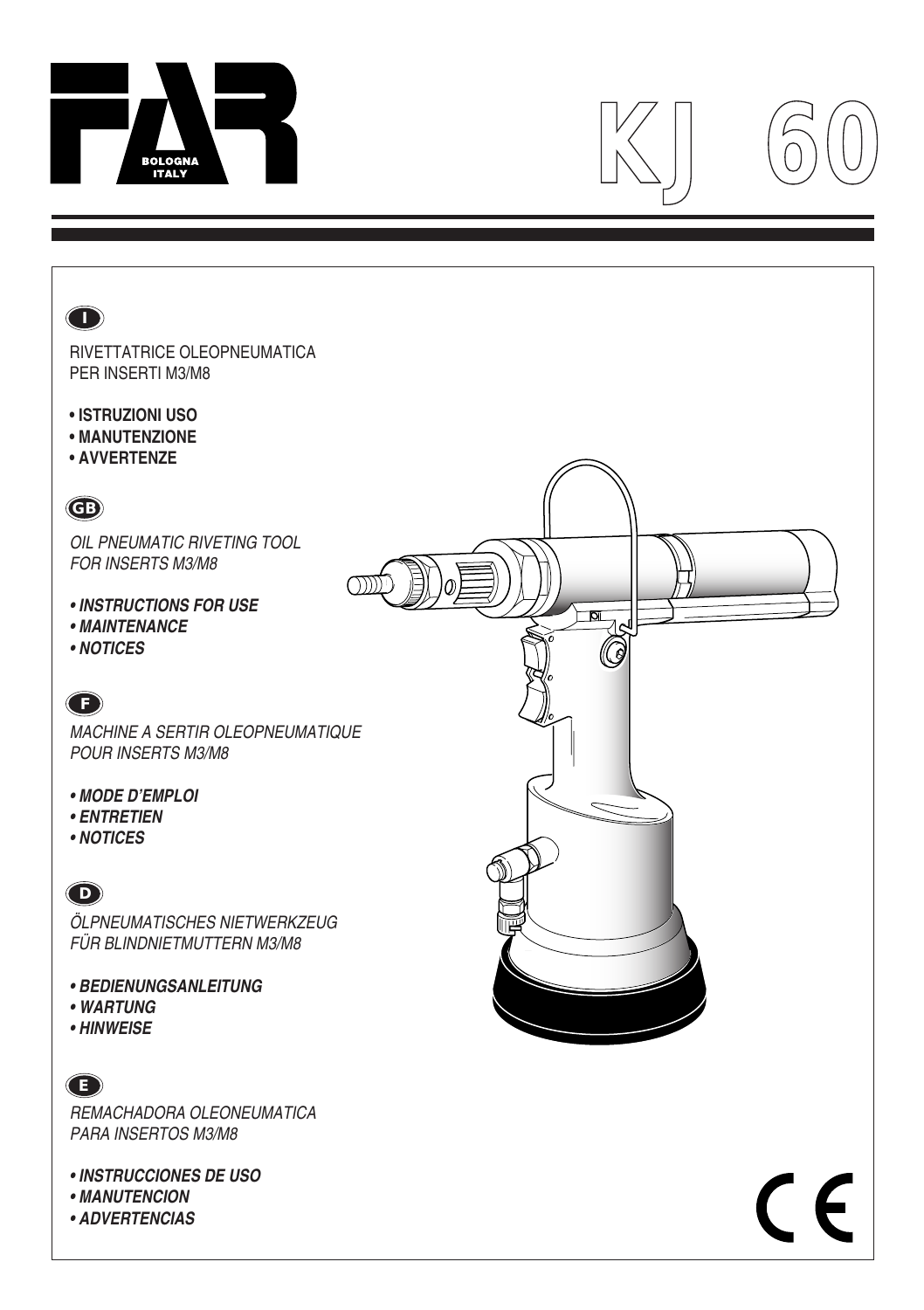

(Chairman of the Board of Directors) (Président du Conseil d'Administration) (Vorsitzender des Verwaltungsrates) (Présidente de Board of Directors)<br>
(Président du Conseil d'Administration)<br>
(Presidente del Consejo de Administración)<br>
(Presidente del Consejo de Administración)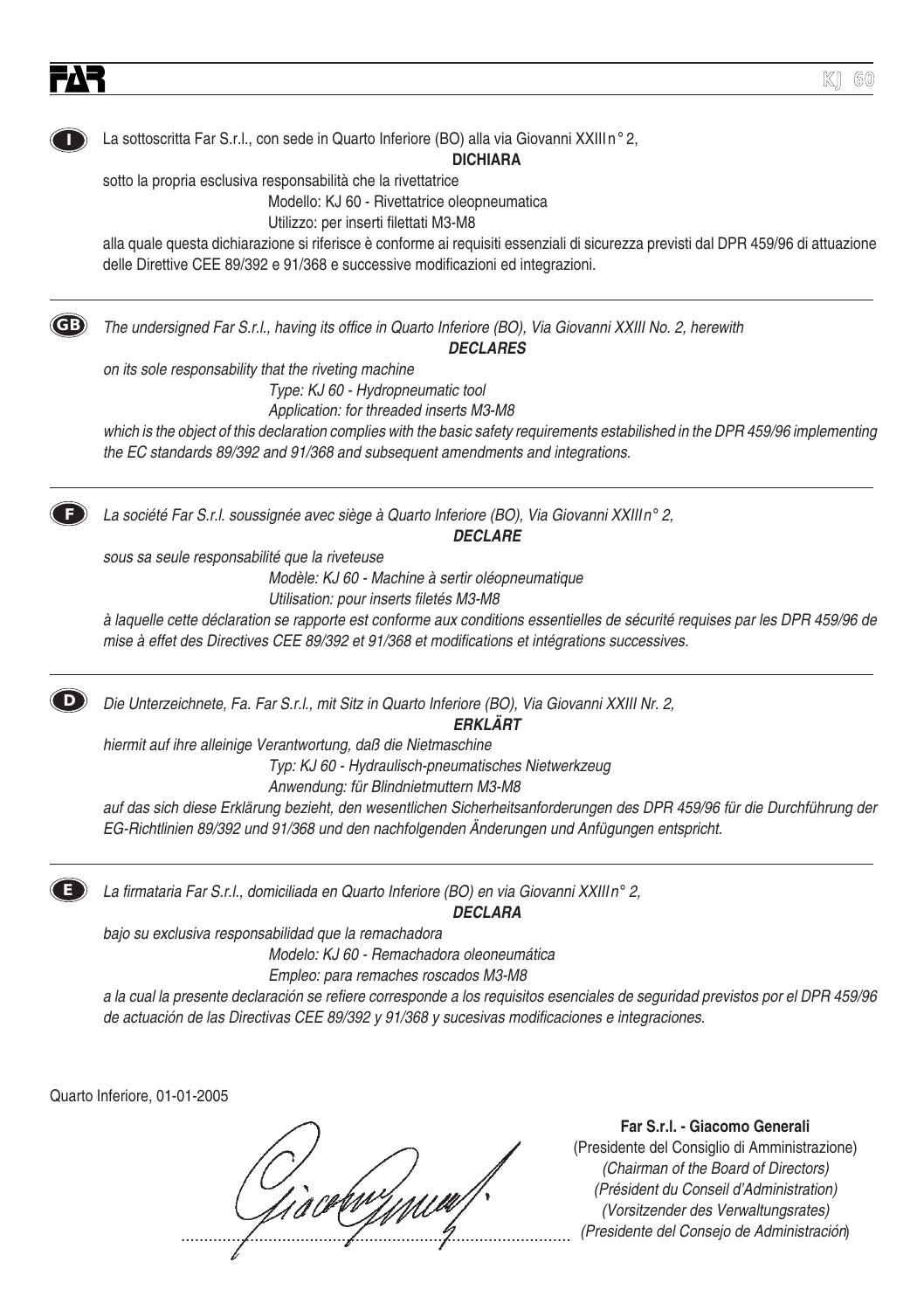#### **INDICE**

#### **INDEX**

#### **INDEX**

#### **INHALTSVERZEICHNIS**

#### **INDICE**



 $\bullet$ 

 $\bigodot$ 

 $\bigodot$ 

 $\bigodot$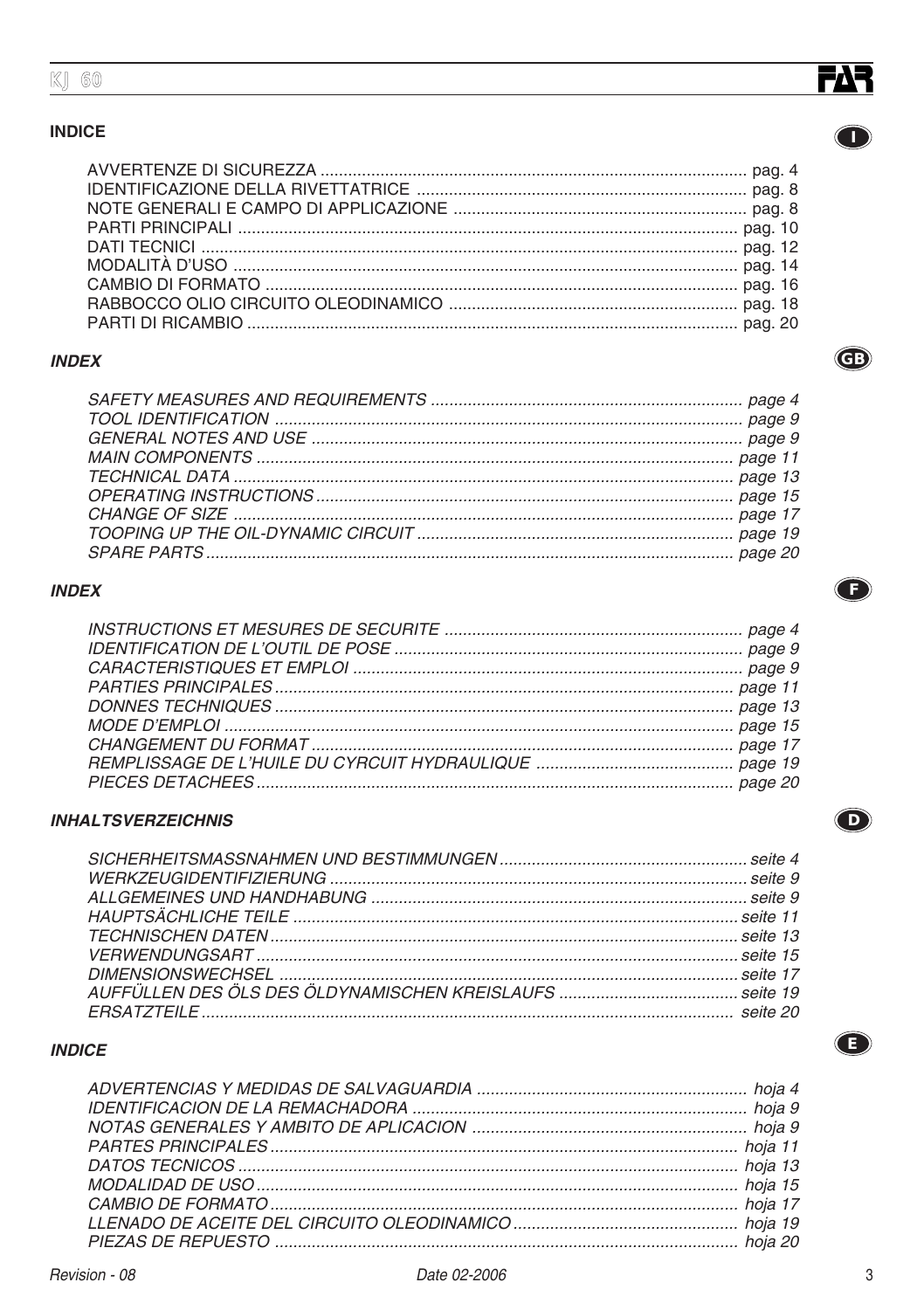

**ATTENZIONE!!! CAUTION!!! ATTENTION!!! ACHTUNG!!! ATENCION!!!**

**La mancata osservanza o trascuratezza delle seguenti avvertenze di sicurezza può avere conseguenze sulla vostra o altrui incolumità e sul buon funzionamento dell'utensile. I**



**All the operations must be done in conformity with the GB safety requirements, in order**

**to avoid any consequence for your and other people's security and to allow the best tool work way.**

**F**

**Le non respect des instructions suivantes peut avoir des conséquences**

**désagréables pour vous-mêmes et pour l'intégrité d'autrui.**



**Alle Arbeiten müssen in Übereinstimmung mit den Sicherheitsvorschriften**

**durchgeführt werden, um die eigene Sicherheit und die anderer Personen zu gewährleisten und die beste zu erreichen.**



**del equipo.**

**No cumplir o despreciar las advertencias de seguridad puede perjudicar su incolumidad o la incolumidad de otras gentes y también el funcionamiento**



- Leggere attentamente le istruzioni prima dell'uso.
- Per le operazioni di manutenzione e/o riparazione affidarsi a centri di assistenza autorizzati dalla **FAR s.r.l.** e fare uso esclusivo di **pezzi di ricambio originali**. La **FAR s.r.l.** declina ogni responsabilità per danni da particolari difettosi, che si dovessero verificare per inadempienza di quanto sopra (**Direttiva CEE 85/374**).
- Si raccomanda l'uso dell'utensile da parte di personale specializzato.
- Usare durante l'impiego dell'utensile, occhiali o visiere protettive e guanti.
- Per eseguire le operazioni di manutenzione e/o di regolazione dell'utensile utilizzare gli accessori in dotazione e/o le attrezzature commerciali indicate nel capitolo Manutenzione.
- Per le operazioni di carica olio usare solo fluidi con caratteristiche indicate nel presente fascicolo.
- In caso di perdite accidentali di olio che dovessero venire a contatto con la pelle, lavarsi accuratamente con acqua e sapone alcalino.
- L'utensile può essere trasportato a mano ed è consigliabile dopo l'uso riporlo nel proprio imballo.
- Si consiglia ai fini di un corretto funzionamento della rivettatrice, una revisione semestrale.
- Gli interventi di riparazione e pulizia dell'utensile dovranno essere eseguiti con macchina non alimentata.
- È consigliabile, ove possibile, I'uso di un bilanciatore di sicurezza.

#### **I GB SAFETY MEASURES AND REQUIREMENTS**

- Read the instructions carefully before using the tool.
- For all maintenance and/or repairs please contact **FAR s.r.l.** authorized service centers and use only **original spare parts**. **FAR s.r.l.** may not be held liable for damages from defective parts caused by failure to observe what above mentioned (**EEC directive 85/374**).
- The tool must be used only by expert workers.
- A protective visor and gloves must be put on when using the tool.
- Use equipment recommended in the maintenance chapter to do any maintenance and/or regulation of the tool.
- For topping up the oil, we suggest using only fluids in accordance with the features specified in this working book.
- If any drop of oil touches your skin, you must wash with water and alkaline soap.
- The tool can be carried and we suggest putting it into its box after using.
- The tool needs a thorough six-monthly overhaul.
- Repairing and cleaning operations must be done when the tool is not fed.
- If it is possible, we suggest a safety balancer.
- The tool is made so that acoustic pressure level continuous equivalent weighted A is not more than 85 dB (A) where people works.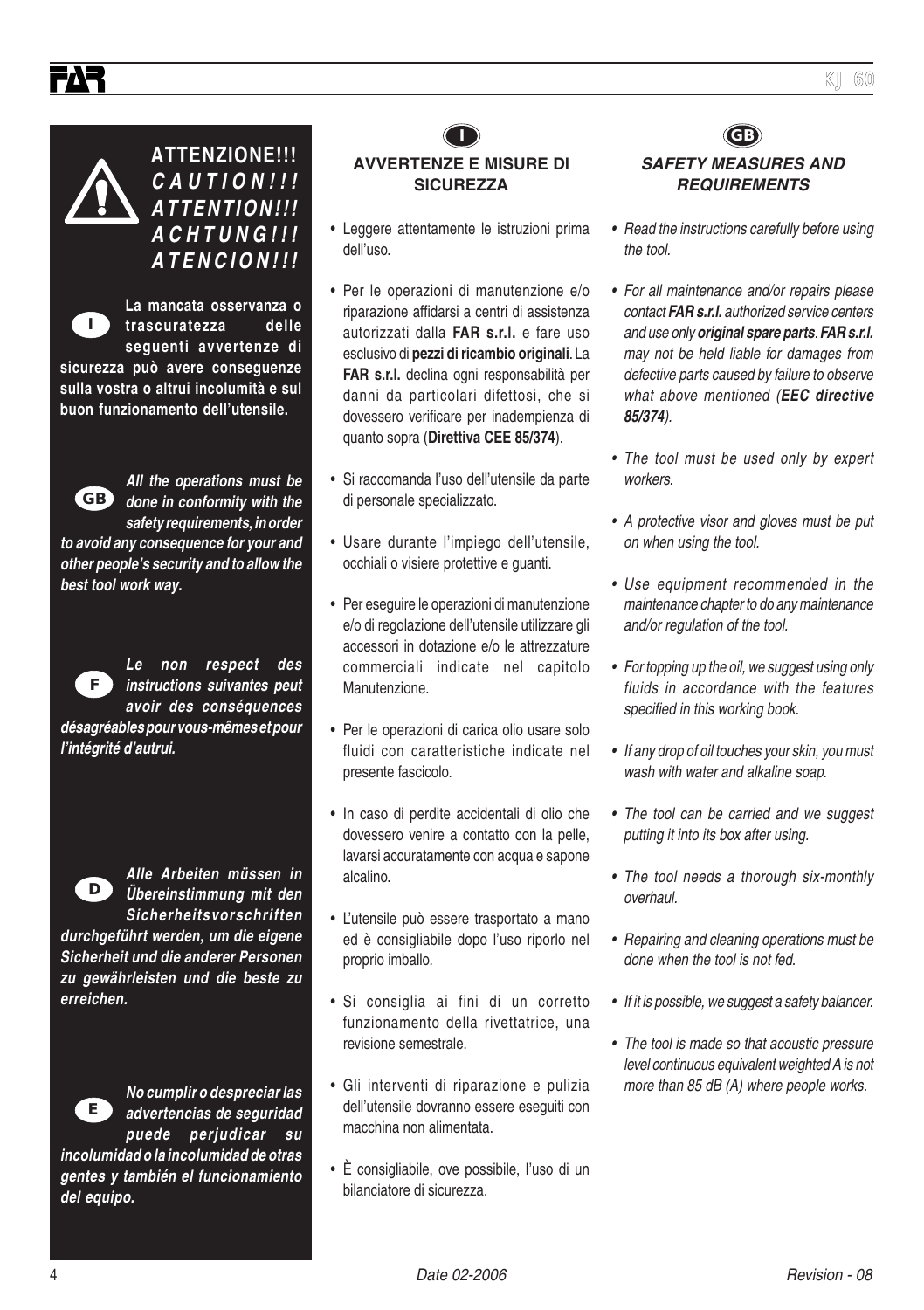#### **F D E INSTRUCTIONS ET MESURES DE SECURITE**

- Lisez avec soin la notice avant l'usage.
- Pour les opérations d'entretien et/ou réparations, adressez-vous aux centres de service après-vente autorisés de **FAR s.r.l.** et n'utilisez que des **pièces détachées originales**. **FAR s.r.l.** décline toute responsabilité pour les dommages dus à des pièces défectueuses qui interviendraient suite au non-respect de la notice ci-dessus (**Directive CEE 85/374**).
- L'outil de pose doit être utilisé par le personnel spécialisé.
- Avant l'usage, il faut se munir d'une visière et de gants de travail.
- Pour l'entretien et/ou réglage de l'outil de pose, se servir des équipements indiqués dans le chapitre "ENTRETIEN".
- Pour le remplissage de l'huile, il faut utiliser les fluides indiqués dans ce dossier.
- En cas de fuites imprévues de huile (au contact de la peau), il faut se laver soigneusement avec de l'eau et du savon alcalin.
- L'outil de pose peut être transporté à main et il doit être remis dans sa boîte après l'usage.
- Pour obtenir un bon fonctionnement de l'outil, nous vous suggérons de le réviser tous les six mois.
- Il faut faire la réparation et le nettoyage de l'outil quand il n'est pas alimenté.
- Si possible, il faudrait utiliser des équilibreurs de sécurité.

#### **SICHERHEITSMASSNAHMEN UND BESTIMMUNGEN**

- Die Anleitung vor Gebrauch des Geräts aufmerksam lesen.
- Die Wartungs- und/oder Reparaturarbeiten von den autorisierten Kundendienststellen von **FAR s.r.l.** ausführen lassen und ausschließlich **Originalersatzteile** verwenden. Die Firma **FAR s.r.l.** haftet nicht für durch defekte Teile verursachte Schäden, sofern diese auf die Mißachtung der o.g. Vorschrift zurückzuführen sind (**Richtlinie 85/374/EWG**).
- Das Werkzeug darf nur von Facharbeitern benütz werden.
- Bei Gebrauch des Werkzeuges sind Schutzbrille und Handschuhe zu verwenden.
- Verwenden Sie nur Ausrüstungen die in der Betriebsanleitung empfohlen sind, wenn Sie am Werkzeug Instandsetzungen und Regulierungen durchführen.
- Beim Ölwechsel verwenden Sie nur Öle die den empfohlenen Ölen des Handbuches entsprechen.
- Falls Sie Öl auf die Haut bekommen, waschen Sie die mit Wasser und Alkaliseife ab.
- Wir empfehlen das Werkzeug nach Gebrauch in die Kassette zu geben, in der es auch transportiert werden kann.
- Das Werkzeug soll alle sechs Monate gründlich überholt werden.
- Reparatur und Reinigung bei nicht angeschlossenem Gerät durchführen.
- Wenn notwendig verwenden Sie einen Sicherheits-Balancer.

# **ADVERTENCIAS Y MEDIDAS DE SALVAGUARDIA**

- Leer atentamente las instrucciones antes del uso.
- Para las operaciones de mantenimiento y/o reparación, dirigirse a centros de postventa autorizados por **FAR s.r.l.** y utilizar exclusivamente **piezas de repuesto originales**. **FAR s.r.l.** declina cualquier responsabilidad por daños ocasionados por piezas defectuosas y si no se ha cumplido por inobservancia cuanto arriba (**Directiva CEE 85/374**).
- El equipo tiene que ser empleado sólo por personas especializadas.
- • Antes de ponerse a utilizar el equipo se ha de ponerse gafas protectoras o visieras y guantes.
- Para efectuar las operaciones de manutención v/o el ajuste del equipo emplear los accesorios en dotación y/o los utensilios comerciales describidos en el capítulo Manutención.
- Al efectuar las operaciones de carga aceite se recomienda emplear sólo fluidos según las características indicadas en eso fascículo.
- En caso de pérdidas casuales de aceite que entren en contacto con la piel se aconseja limpiar la piel cuidadosamente con agua y jabón alcalino.
- Es posible transportar la herramienta a mano pero, después su utilización, se aconseja volver a colocarla en su embalaje.
- Para el correcto funcionamiento de la remachadora se aconseja su revisión semestral.
- Se ha de cortar siempre la alimentación de corriente antes de ponerse a hacer reparaciones o antes de limpiar la herramienta.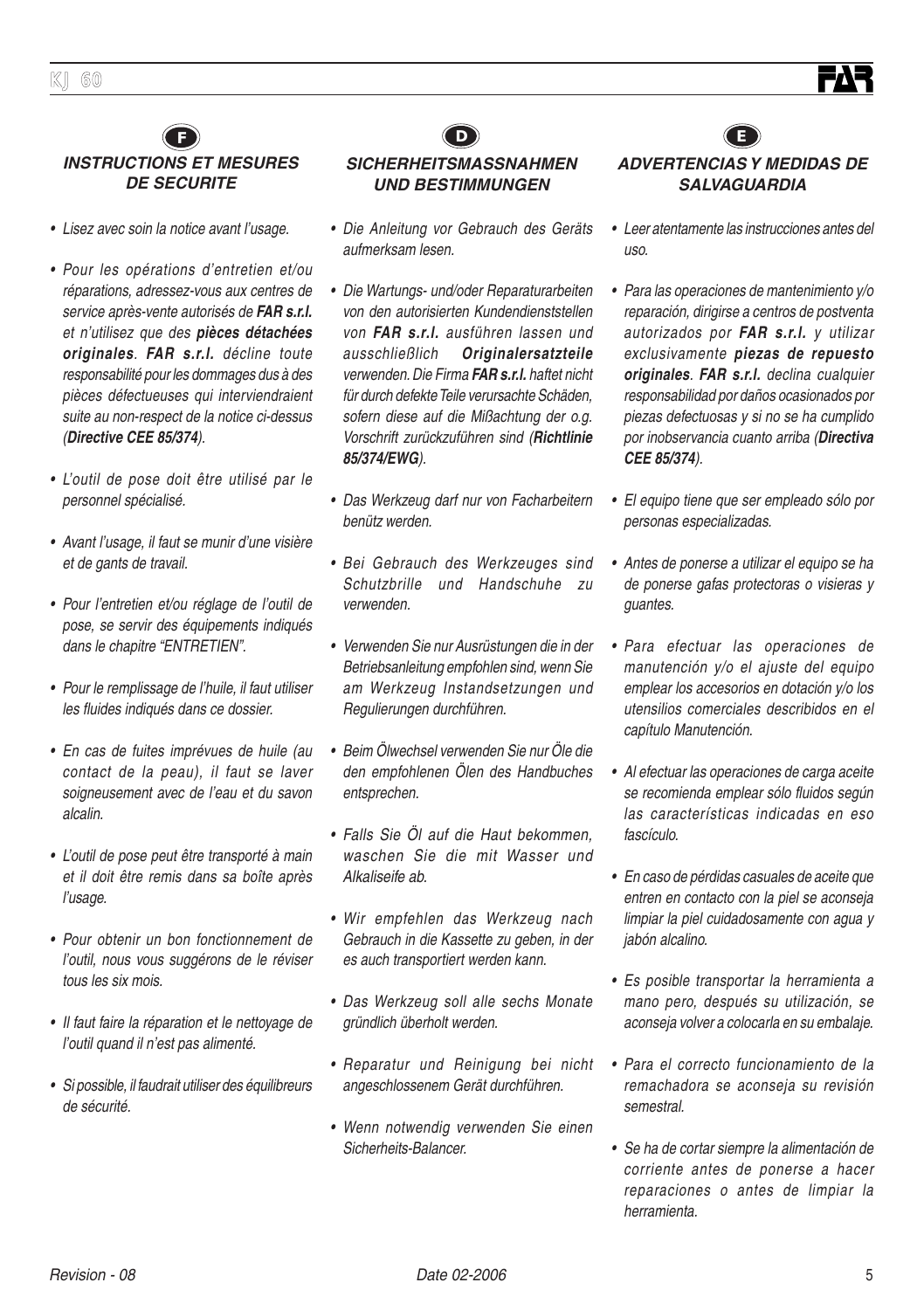

**ATTENZIONE!!! CAUTION!!! ATTENTION!!! ACHTUNG!!! ATENCION!!!**

**La mancata osservanza o trascuratezza delle seguenti avvertenze di sicurezza può avere conseguenze I**

**sulla vostra o altrui incolumità e sul buon funzionamento dell'utensile.**



**All the operations must be done in conformity with the safety requirements, in order**

**to avoid any consequence for your and other people's security and to allow the best tool work way.**



**Le non respect des instructions suivantes peut avoir des conséquences**

**désagréables pour vous-mêmes et pour l'intégrité d'autrui.**



**Alle Arbeiten müssen in Übereinstimmung mit den Sicherheitsvorschriften**

**durchgeführt werden, um die eigene Sicherheit und die anderer Personen zu gewährleisten und die beste zu erreichen.**



**No cumplir o despreciar las advertencias de seguridad puede perjudicar su**

**incolumidad o la incolumidad de otras gentes y también el funcionamiento del equipo.**



• La macchina è progettata e costruita in modo che il livello di pressione acustica continuo equivalente ponderato A nel posto di lavoro dell'operatore non superi 85 dB (A).

- In caso di esposizione quotidiana personale in ambiente il cui livello di rumore sia superiore al limite di sicurezza di 85 dB (A), fare uso di adeguati mezzi individuali di protezione dell'udito (cuffia o tappo antirumore, diminuzione del tempo di esposizione quotidiana etc..).
- Mantenere il banco e/o l'area di lavoro pulita e ordinata, il disordine può causare danni alla persona.
- Non lasciare che persone estranee al lavoro tocchino gli utensili.
- Assicurarsi che i tubi di alimentazione dell'aria compressa siano correttamente dimensionati per l'uso previsto.
- Non trascinare l'utensile collegato all'alimentazione tirandolo per il tubo; mantenere quest'ultimo lontano da fonti di calore e da oggetti taglienti.
- Mantenere gli utensili in buono stato d'uso e puliti, non rimuovere mai le protezioni e il silenziatore dell'utensile.
- Dopo avere eseguito operazioni di riparazione e/o registrazione assicurarsi di avere rimosso le chiavi di servizio o di registrazione.
- Prima di scollegare il tubo dell'aria compressa dalla rivettatrice, assicurarsi che quest'ultimo non sia in pressione.
- Attenersi scrupolosamente a queste istruzioni.

#### **I GB SAFETY MEASURES AND REQUIREMENTS**

- If the noise level is more than 85 dB (A), you must use some hearing protections (antinoise headset, etc.).
- The workbench and the work surface must be always clean and tidy. The untidy can cause damages to people.
- Do not allow unauthorized persons to use the working tools.
- Make you sure that the compressed air feeding hoses have the correct size to be used.
- Do not carry the connected tool by pulling the hose. The hole must be far from any heating sources or from cutting parts.
- Keep the tools in good conditions; do not remove either safety parts or silencers.
- After repairing and/or adjusting, make sure you have already removed the adjusting spanners.
- Before disconnecting the compressed air hose from the tool make sure that there is no pressure in the hose.
- These instructions must be carefully followed.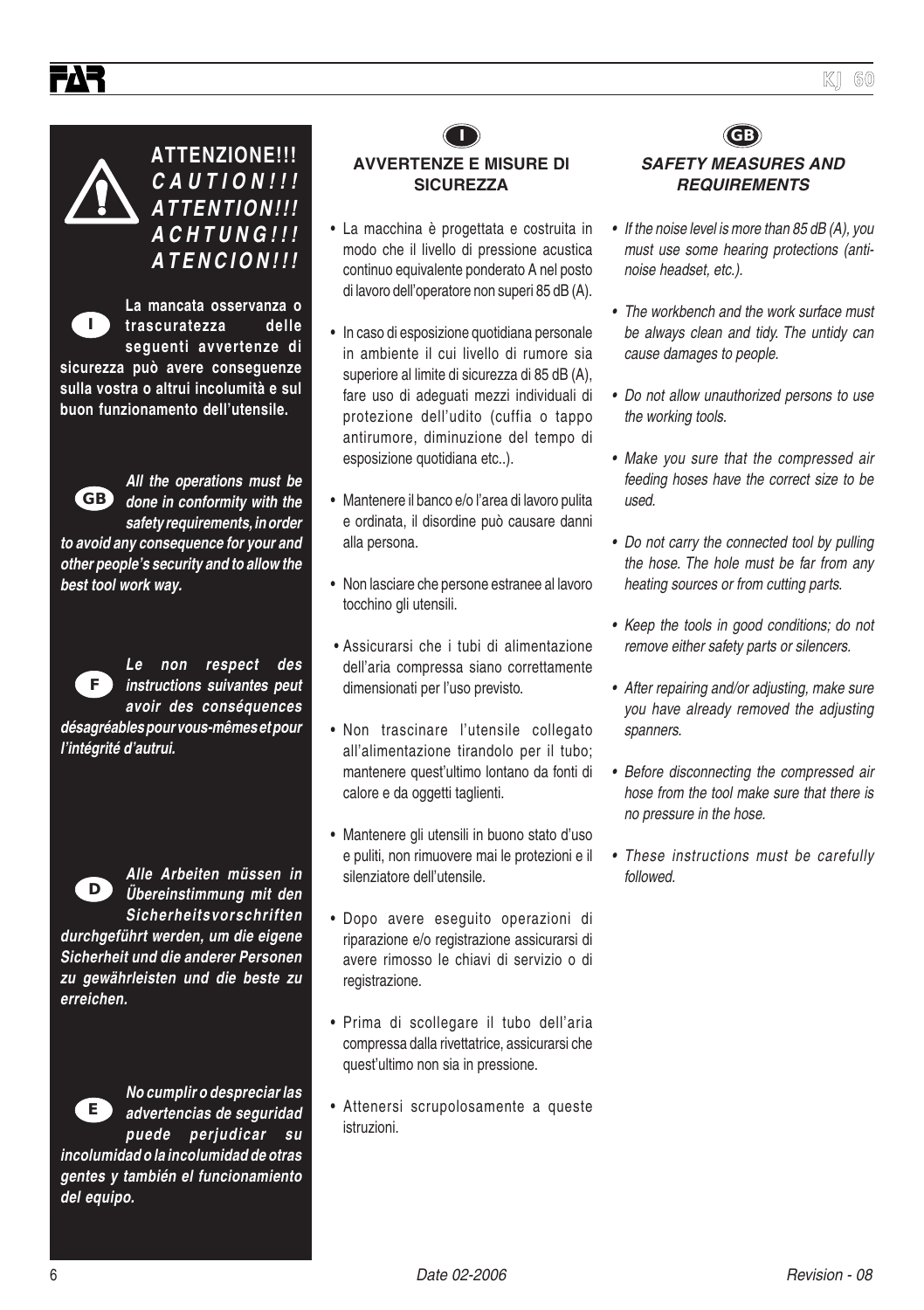



- Le plan et la fabrication de l'outil ont été faits pour obtenir le niveau maxi de 85 dB (A) de pression acoustique continu équivalent pondéré A sur la place de travail de l'opérateur.
- En cas d'exposition quotidienne où le niveau de bruit soit supérieur à la limite de sécurité 85 dB (A), l'on doit s'assurer la protection de l'ouïe (casque antibruit, réduction du temps d'exposition quotidienne, etc).
- La table et la place de travail doivent être toujours propres et rangées. Le désordre peut causer des dommages aux personnes.
- Personne (si étranger) ne peut utiliser les outils de pose.
- Il faut s'assurer que les tuyaux d'alimentation de l'air comprimé soient appropriés (conformes) à l'utilisation prévue.
- Ne pas traîner l'outil de pose quand il est connecté à l'alimentation. Le tuyau doit se trouver toujours loin de sources de chaleur ou d'objets tranchants.
- Les outils de pose doivent être toujours en bon état. Ne pas enlever les protections et le silencieux de l'outil.
- Après la réparation et/ou réglage, il faut <sup>s</sup>'assurer d'avoir enlever les clés de réglage.
- Avant de déconnecter le tuyau de l'air comprimé de l'outil de pose, il faut s'assurer qu'il ne soit pas en pression.
- Suivre scrupuleusement ces instructions.



#### **SICHERHEITSMASSNAHMEN UND BESTIMMUNGEN**

- Das Werkzeug ist so gebaut, daß der Lärmpegel A nicht mehr als 85 dB (A) am Arbeitsplatz übersteigt.
- Falls der Lärmpegel 85 dB (A) übersteigt, müssen Sie einen Gehörschutz verwenden.
- Die Werkbank und Arbeitsfläche soll immer rein sein, ansonsten besteht Verletzungsgefahr.
- Werkzeuge dürfen durch Unbefugte nicht betrieben werden.
- Versichern Sie sich, daß der Druckluftschlauch in der richtigen Dimension ist.
- Nehmen Sie das angeschlossene Werkzeug nie am Druckluftschlauch. Das gesamte Werkzeug soll fern von Hitze und schneidenden Teilen gehalten werden.
- Halten Sie das Werkzeug in guter Verfassung und verändern Sie weder Schutzvorrichtungen noch Schall-dämpfer.
- Nach Reparatur und/oder Einstellung vergewissern Sie sich, daß das Sicherheitswerkzeug entfernt wurde.
- Bevor Sie den Druckluftschlauch abschließen, vergewissern Sie sich, daß dieser drucklos ist.
- Diese Anweisungen müssen sorgfältig beachtet werden.



#### **ADVERTENCIAS Y MEDIDAS DE SALVAGUARDIA**

- Se aconseja, si posible, el empleo de un balancín de seguridad.
- La máquina ha sido proyectada y realizada de manera que el nivel continuo de presión acústica equivalente registrado A en el lugar de trabajo del operador no sobrepase 85 dB (A).
- En caso de exposición diaria en un lugar donde el nivel de ruido sea mayor que el límite de seguridad de 85 dB (A), utilizar medidas de protección del oído (auriculares o tapón supresor de ruidos, disminución del tiempo de exposición diaria, etc.).
- Mantener el banco y/o la zona de trabajo limpia, pues el desorden puede ocasionar daños a las personas.
- No se permiten a personas inexpertas tocar los equipos.
- Asegurarse que los tubos de alimentación del aire comprimido tengan la dimensión idónea según la utilización prevista.
- Jamás se arrastrará el equipo conectado a la alimentación tirando su tubo; mantener siempre el tubo lejos de fuentes de calor y de objetos contundentes.
- Mantener los equipos en buena condición y limpios. Jamás se quitarán las protecciones o el silenciador del equipo.
- Se han de remover siempre las llaves de servicio y de ajuste después las operaciones de reparación y/o de ajuste.
- Antes de desconectar el tubo del aire comprimido de la remachadora, asegurase que éste no esté bajo presión.
- Se han de cumplir detenidamente estas instrucciones.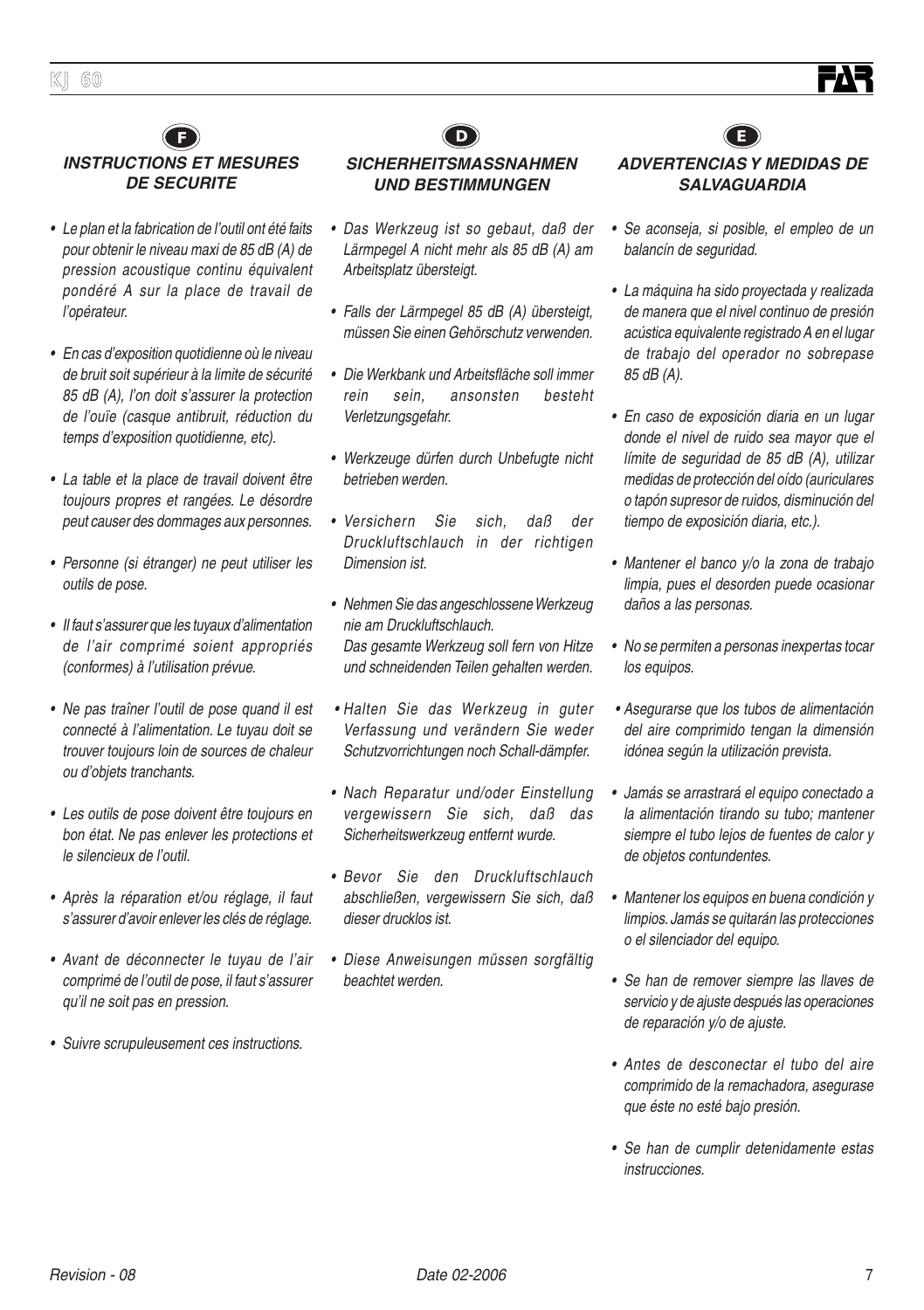

#### **IDENTIFICAZIONE DELLA RIVETTATRICE**

FAR

**I**

La rivettatrice **KJ 60** è identificata da una targhetta adesiva indicante nome e indirizzo costruttore e modello. In caso di richiesta di assistenza tecnica fare sempre riferimento ai dati riportati sulla targhetta.

#### **NOTE GENERALI E CAMPO DI APPLICAZIONE**

L'uso dell'utensile è finalizzato esclusivamente all'utilizzo di inserti filettati con filetto compreso tra M3 e M8.

Il sistema oleopneumatico utilizzato dalla rivettatrice **KJ 60** fornisce una maggior potenza rispetto al tradizionale sistema pneumatico su cui si basano altri modelli di rivettatrici. Ciò significa una drastica riduzione dei problemi dovuti all'usura dei componenti con conseguente aumento di affidabilità e durata. Le soluzioni tecniche adottate riducono le dimensioni e il peso della macchina rendendo la rivettatrice **KJ 60** assolutamente maneggevole. La possibilità di perdite dal sistema oleodinamico sono precluse dall'impiego di guarnizioni a tenuta che eliminano questo problema.

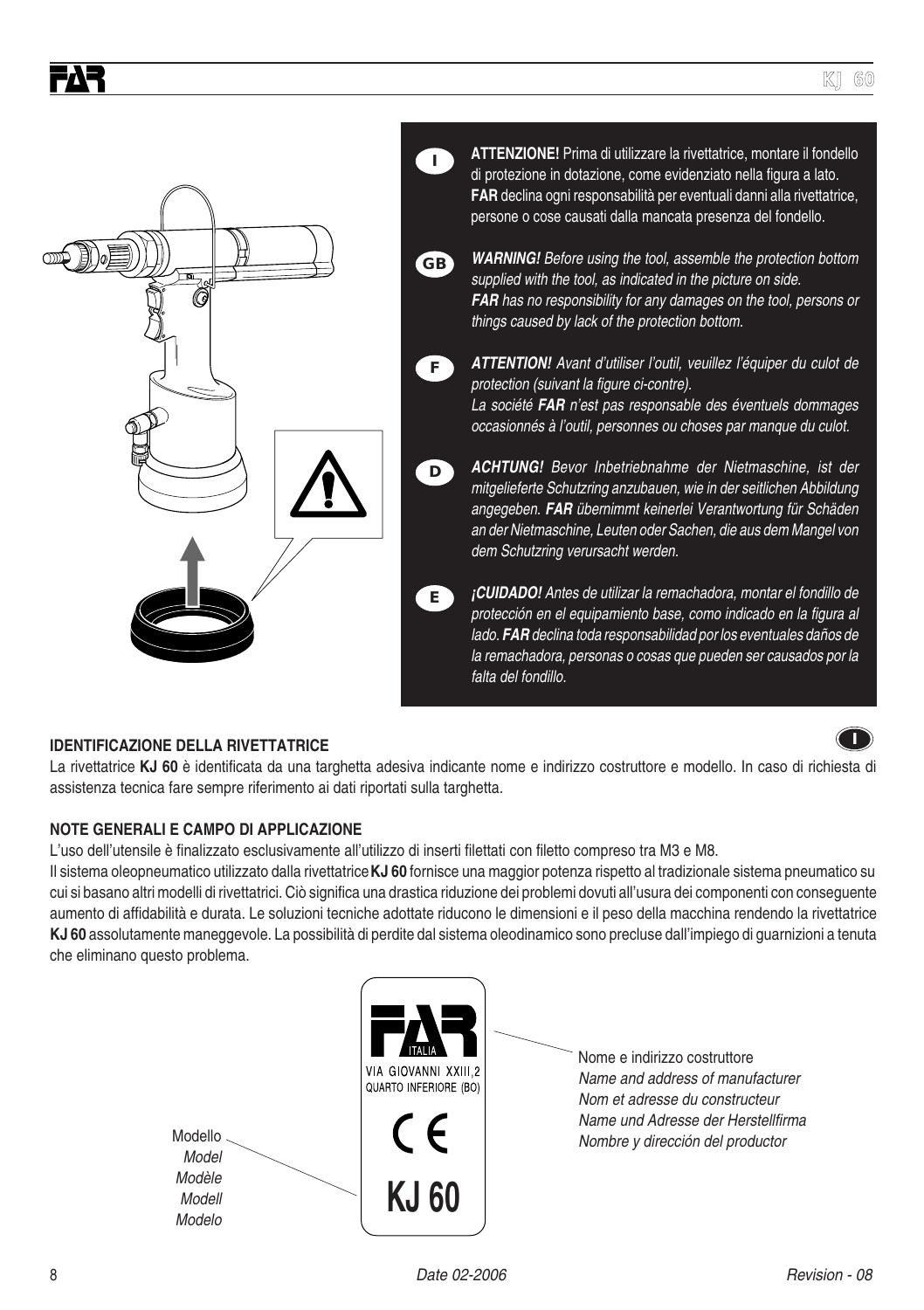#### **TOOL IDENTIFICATION**

The riveting tool **KJ 60** is identified by a label showing the name and the address of the manufacturer and model. If any service is requested please make reference to data shown on the label.

#### **GENERAL NOTES AND USE**

The tool can be employed only for threaded inserts with thread of M3÷M8 diameter.

The **KJ 60** oil pneumatic system assures more power than the pneumatic system used for other models. That means a reduction in the problems due to the wear and tear of the components, therefore, there will be an increase in reliability. The technicai solutions adopted reduce the dimensions and the weight of the tooi which, for these reasons, make it very handy. The possibilities of leakage from the oildynamic system, are eliminated by some sealed gaskets, which solve this problem.

#### **IDENTIFICATION DE L'OUTIL DE POSE**

L'outil de pose **KJ 60** peut être identifié par une étiquette collante avec nom et adresse du fabricant et modèle. En cas de service après-vente, il faut toujours se référer aux donnés indiqués sur l'étiquette.

#### **CARACTERISTIQUES ET EMPLOI**

#### L'outil peut être utilisé seulement pour inserts filetés avec filet M3÷M8.

Le système oléopneumatique de l'outil **KJ 60** permet d'obtenir un puissance supérieure par rapport au système pneumatique traditionnel.Cela signifie une réduction des problemes provoques par l'usure des composants, donc, une plus grande longevité. Les solutions techniques adoptées réduisent les dimensions et le poids du pistolet en la rendant très maniable. Les risques de fuites du système oléodynamique sont éliminés par l'utilisation de joints à haute résistance.

#### **WERKZEUGIDENTIFIZIERUNG**

Das Blindniet-Werkzeug **KJ 60** ist durch ein Schild gekennzeichnet, welches den Namen und Adresse des Herstellers und das Modell aufweist. Falls ein Service notwendig ist, lesen Sie die Daten des Schildes ab.

#### **ALLGEMEINES UND HANDHABUNG**

Das Werkzeug soll nur für Blindnietmuttern mit M3÷M8 Gewinde verwendet werden.

Das Ölpneumatische System der **KJ 60** gewährleistet mehr Kraft als das pneumatische System anderer Modelle.. Dies bedeutet eine drastische Herabsetzung der Probleme, die auf den Verschleiß der Komponenten zurückzuführen sind und einem sich daraus ergebenden Anstieg der Zuverlässigkeit und Haltbarkeit. Die angewandten technischen Lösungen setzen die Dimensionen und das Gewicht der Maschine herab und machen das Nietwerkzeug **KJ 60** absolut handlich. Die Möglichkeiten des Auslaufens von Öl aus dem öldynamischen System werden durch die Verwendung von undurchlässigen Dichtungen verhindert, die dieses Problem eliminieren.

#### **IDENTIFICACION DE LA REMACHADORA**

La remachadora **KJ 60** se identifica por una placa adhesiva en la que se encuentran el nombre y la dirección del fabricante y el modelo. Al consultar con el servicio de asistencia técnica, mencionar siempre los datos en la placa.

#### **NOTAS GENERALES Y AMBITO DE APLICACION**

La herramienta puede utilizarse sólo para insertos fileteados con rosca de díametro M3÷M8.

Gracias al sistema oleoneumático, la remachadora **KJ 60** brinda una potencia mayor respecto a las tradicionales remachadoras neumáticas. Esto significa una notable reducción de los problemas causados por el desgaste de los componentes y como consecuencia un aumento de la fiabilidad y duración. Las soluciones técnicas adoptadas reducen las dimensiones y el peso de la máquina rindiendo la remachadora **KJ 60** absolutamente maniobrable. Las posibilidades de perdida por et sistema oleodinámico son eliminadas con el uso de retenes que eliminan este problema.





**F**







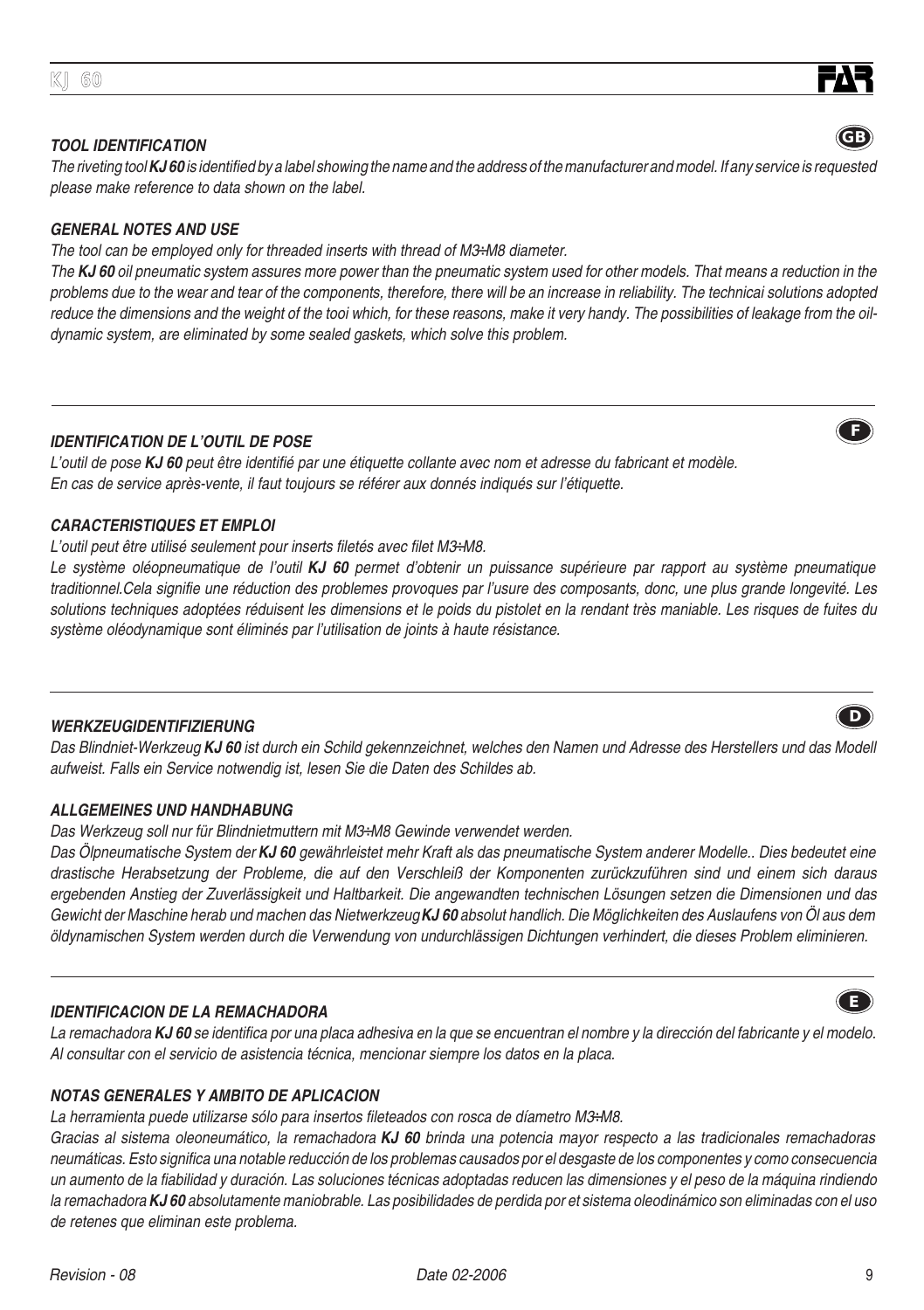# <u>ГДЗ</u>

## **KJ 60**

#### $\bigodot$

| <b>PARTI PRINCIPALI</b> |
|-------------------------|
|-------------------------|

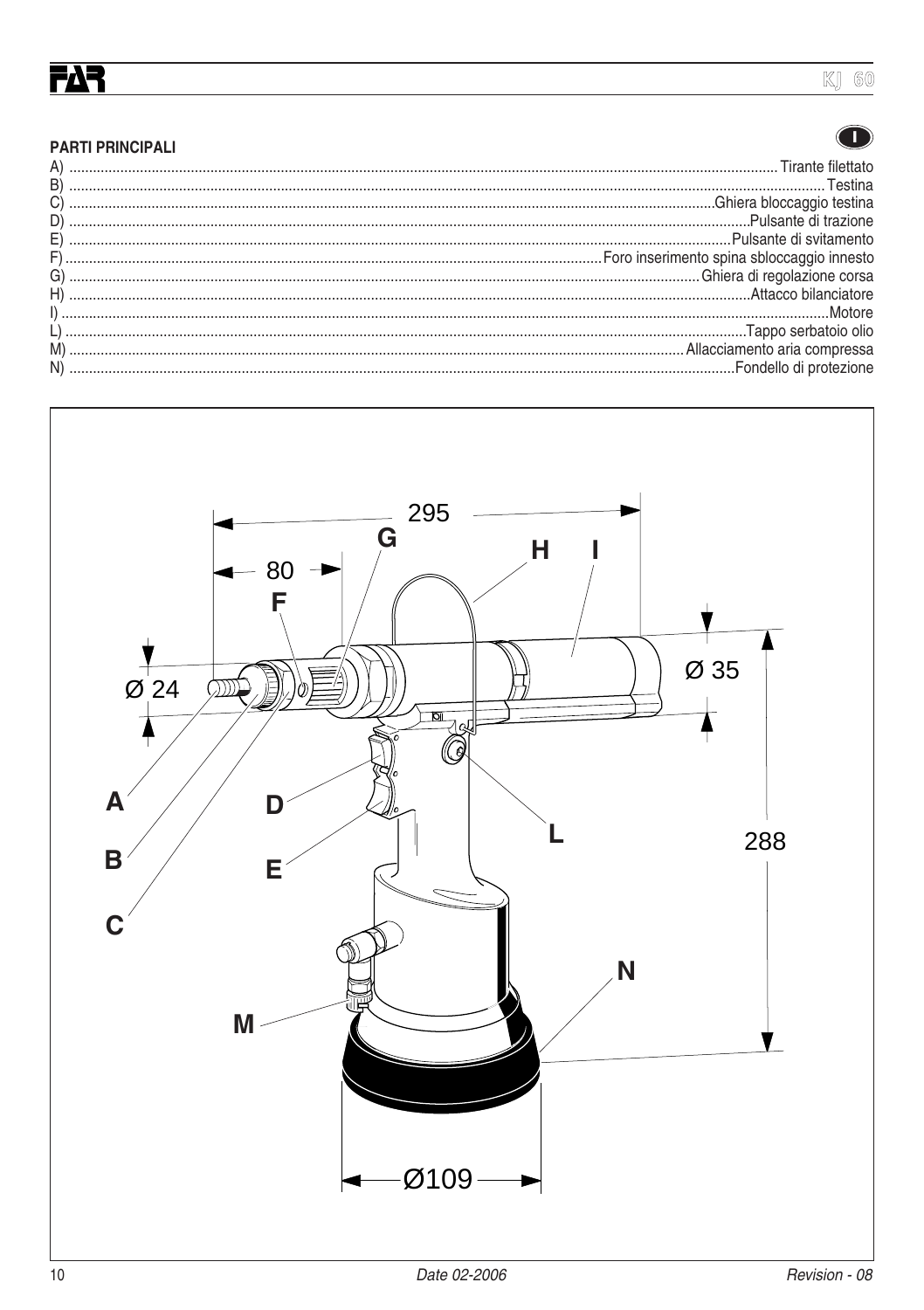# **FAR**  $\bigcirc$

#### **MAIN COMPONENTS**

| C)<br>C)<br>Communication in clamping head<br>D)<br>Communication Pin Hote Dechucking clutch<br>C)<br>Communication Pin Hote Dechucking clutch<br>Communication Pin Hote Dechucking clutch<br>Communication Pin Hote Dechucking clutch<br>H) |
|----------------------------------------------------------------------------------------------------------------------------------------------------------------------------------------------------------------------------------------------|
|                                                                                                                                                                                                                                              |
|                                                                                                                                                                                                                                              |
|                                                                                                                                                                                                                                              |
|                                                                                                                                                                                                                                              |
|                                                                                                                                                                                                                                              |
|                                                                                                                                                                                                                                              |
|                                                                                                                                                                                                                                              |



 $\bigodot$ 

 $\bigodot$ 

#### **PARTIES PRINCIPALES**

| Communication and the contract of the contract of the contract of the contract of the contract of the contract of the contract of the contract of the contract of the contract of contract of contract of contract of contract |
|--------------------------------------------------------------------------------------------------------------------------------------------------------------------------------------------------------------------------------|
|                                                                                                                                                                                                                                |
|                                                                                                                                                                                                                                |
|                                                                                                                                                                                                                                |
|                                                                                                                                                                                                                                |
|                                                                                                                                                                                                                                |
|                                                                                                                                                                                                                                |
|                                                                                                                                                                                                                                |

## **HAUPTSÄCHLICHE TEILE**

#### **PARTES PRINCIPALES**

| $\begin{minipage}{.45\textwidth} \begin{minipage}{.45\textwidth} \centering \begin{tabular}{@{}l@{}} \hline \textbf{H} & \textbf{H} & \textbf{H} & \textbf{H} & \textbf{H} & \textbf{H} & \textbf{H} & \textbf{H} & \textbf{H} & \textbf{H} & \textbf{H} & \textbf{H} & \textbf{H} & \textbf{H} & \textbf{H} & \textbf{H} & \textbf{H} & \textbf{H} & \textbf{H} & \textbf{H} & \textbf{H} & \textbf{H} & \textbf{H} & \textbf{H} & \textbf{H}$ |
|-------------------------------------------------------------------------------------------------------------------------------------------------------------------------------------------------------------------------------------------------------------------------------------------------------------------------------------------------------------------------------------------------------------------------------------------------|
|                                                                                                                                                                                                                                                                                                                                                                                                                                                 |
|                                                                                                                                                                                                                                                                                                                                                                                                                                                 |
|                                                                                                                                                                                                                                                                                                                                                                                                                                                 |
|                                                                                                                                                                                                                                                                                                                                                                                                                                                 |
|                                                                                                                                                                                                                                                                                                                                                                                                                                                 |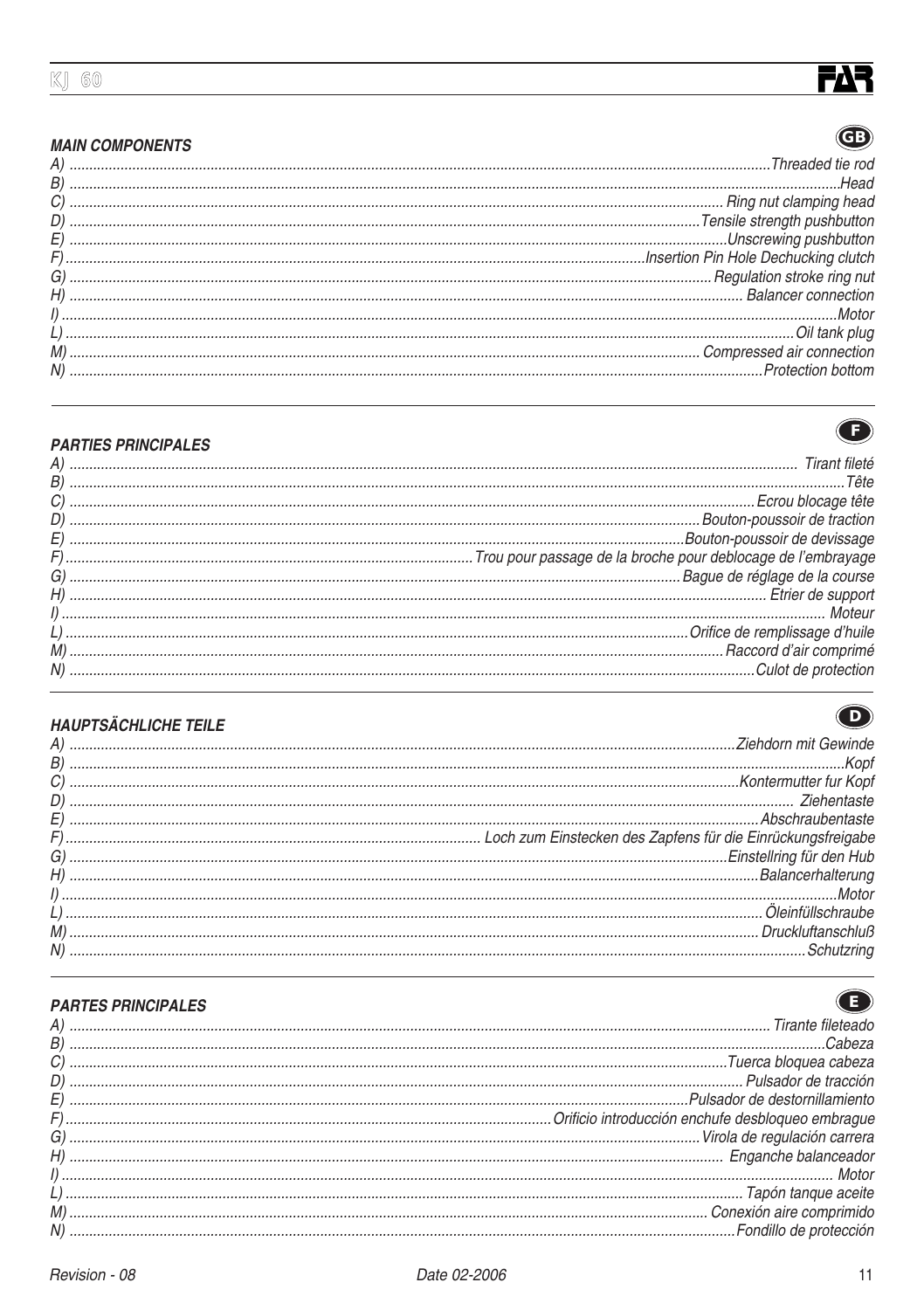**I**

#### **DATI TECNICI**

#### **ALIMENTAZIONE DELL'ARIA**

L'aria di alimentazione deve essere libera da corpi estranei e da umidità per proteggere la macchina da usura precoce delle parti in movimento; è consigliabile, pertanto, l'impiego di un gruppo lubrificatore per aria compressa.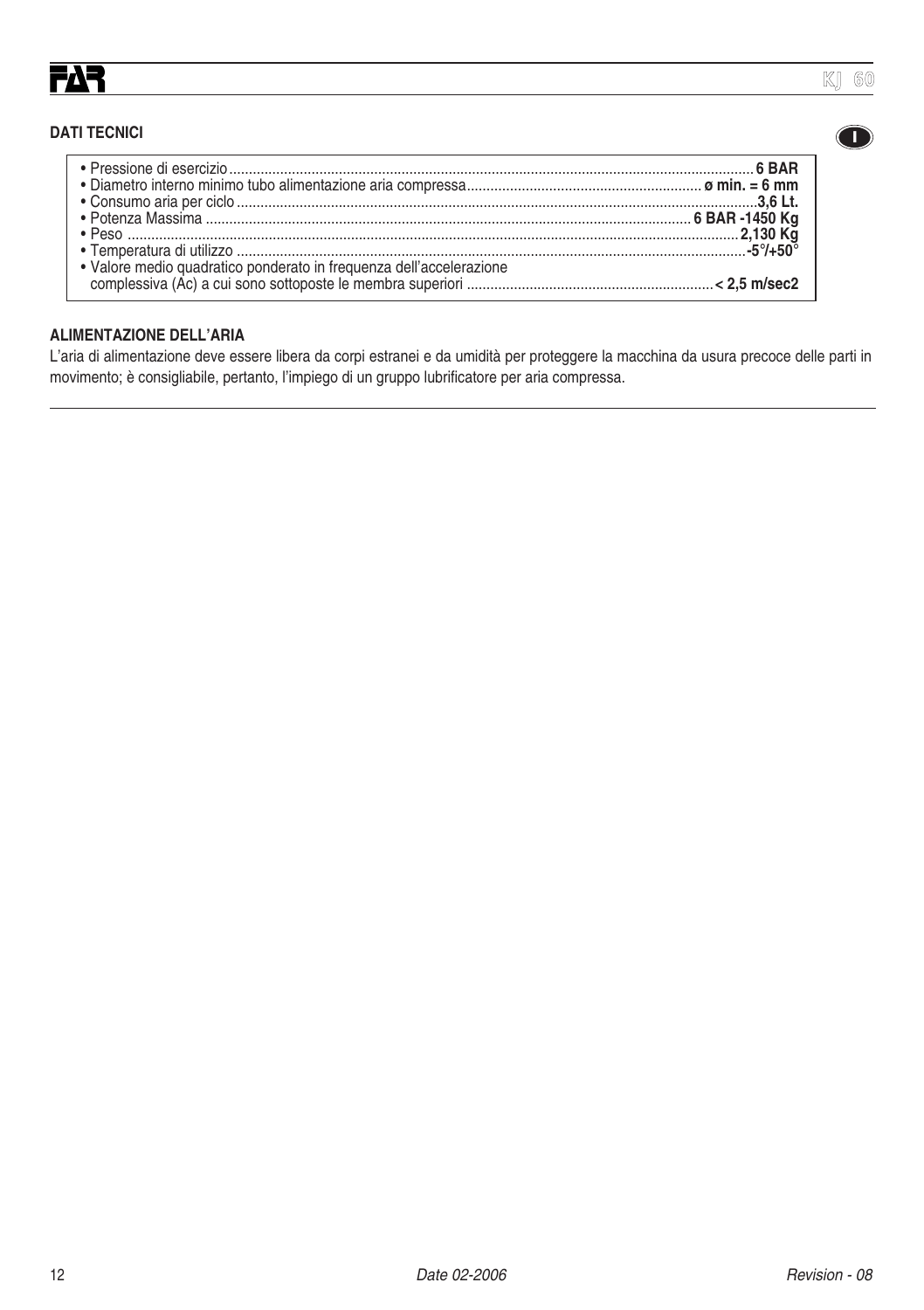#### **TECHNICAL DATA**

| Working temperature example that the state of the state of the state of the state of the state of the state of the state of the state of the state of the state of the state of the state of the state of the state of the sta |  |
|--------------------------------------------------------------------------------------------------------------------------------------------------------------------------------------------------------------------------------|--|
|                                                                                                                                                                                                                                |  |
|                                                                                                                                                                                                                                |  |
|                                                                                                                                                                                                                                |  |

#### **AIR FEED**

The air feed must be free from foreign bodies and humidity in order to protect the tool from premature wear and tear of the components in movement, therefore we suggest to use a lubrificator group for compressed air.

#### **DONNES TECHNIQUES**

#### **ALIMENTATION EN AIR**

L'air d'alimentation doit être libre de corps étrangers et d'humidité pour sauvegarder l'outil de l'usure précoce des parties en mouvement, donc il est recommandé d'employer un groupe de graissage pour air comprimè.

#### **TECHNISCHE DATEN**

| Communication control and the state of the Mindestin neutrinos and the Sun of the Mindestin neutrinos of the Sun of the Mindestin neutrinos of the Sun of the Mindestin neutrinos of the Communication of the Communication of |  |
|--------------------------------------------------------------------------------------------------------------------------------------------------------------------------------------------------------------------------------|--|
|                                                                                                                                                                                                                                |  |
|                                                                                                                                                                                                                                |  |
|                                                                                                                                                                                                                                |  |
|                                                                                                                                                                                                                                |  |
|                                                                                                                                                                                                                                |  |
|                                                                                                                                                                                                                                |  |

#### **LUFTSPEISUNG**

Die verwendete Luft darf keine Fremdkörper und Feuchtigkeit enthalten, um die Maschine vor dem vorzeitigen Verschleiß der sich bewegenden Teile zu schützen. Deshalb ist die Verwendung einer Wartungseinheit für Druckluft unbedingt notwendig.

#### **DATOS TÈCNICOS**

#### **ALIMENTACION DEL AIRE**

El aire de alimentación debe estar libre de cuerpos extraños y de humedad para proteger la máquina de usura precoz de las partes en movimiento, se aconseja el uso de un grupo de lubricación para aire comprimido.





**D**

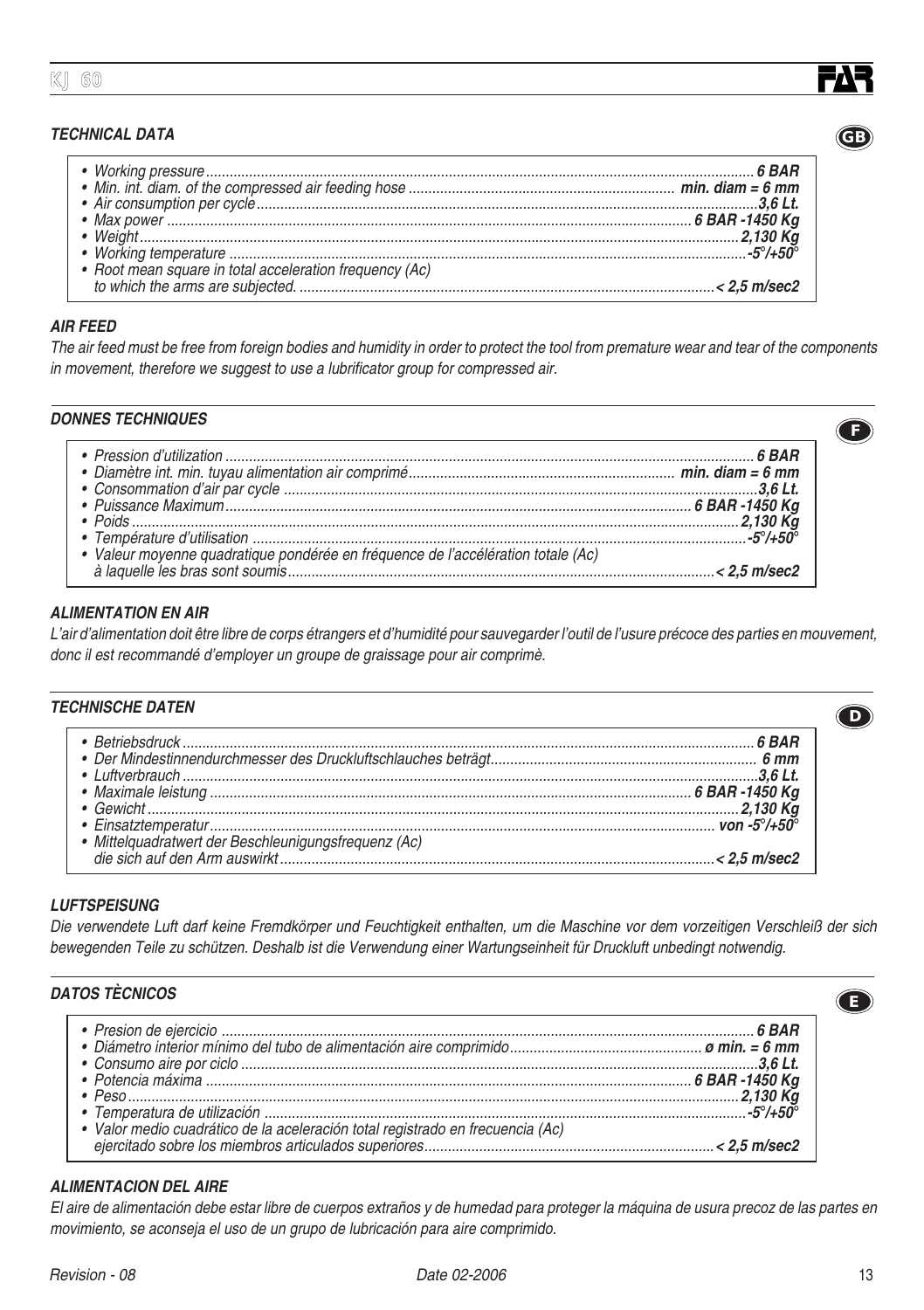# **I**

**KJ 60**

#### **MODALITÀ D'USO**

Verificare che la coppia tirante-testina montata sulla rivettatrice sia adeguata alla misura dell'inserto che si vuole serrare; in caso contrario procedere al cambio di formato. Solitamente la coppia tirante-testina montata sulla rivettatrice in confezione corrisponde ad una filettatura di M8. Prima di utilizzare la rivettatrice e dopo ogni cambio di formato occorre eseguire le seguenti operazioni in funzione del formato e dello spessore del materiale da serrare:

Regolare la corsa della rivettatrice al minimo, ruotando per quanto possibile la ghiera **"G"** nel senso indicato dal simbolo **"–"**. Inserire l'inserto sul tirante ed esercitare su di esso una leggera pressione; in questo modo l'inserto si avvita automaticamente sul tirante. Assicurarsi che la testa dell'inserto vada in battuta con la testina della rivettatrice. Fissare l'inserto e verificare il serraggio che questo opera sullo spessore del materiale. Regolare la corsa della rivettatrice mediante la rotazione della ghiera **"G"**, in funzione del serraggio desiderato, considerando che all'aumentare della corsa (rotazione della ghiera **"G"** nel senso indicato dal simbolo **"+"**) la distanza **"h"** tra testa e deformazione dell'inserto diminuisce con conseguente aumento dell'azione di serraggio.



#### **ATTENZIONE!!! LA REGOLAZIONE NON CORRETTA DELLA CORSA DELLA RIVETTATRICE PUÒ CAUSARE IL CATTIVO SERRAGGIO DEGLI INSERTI E LA ROTTURA DEL TIRANTE!**







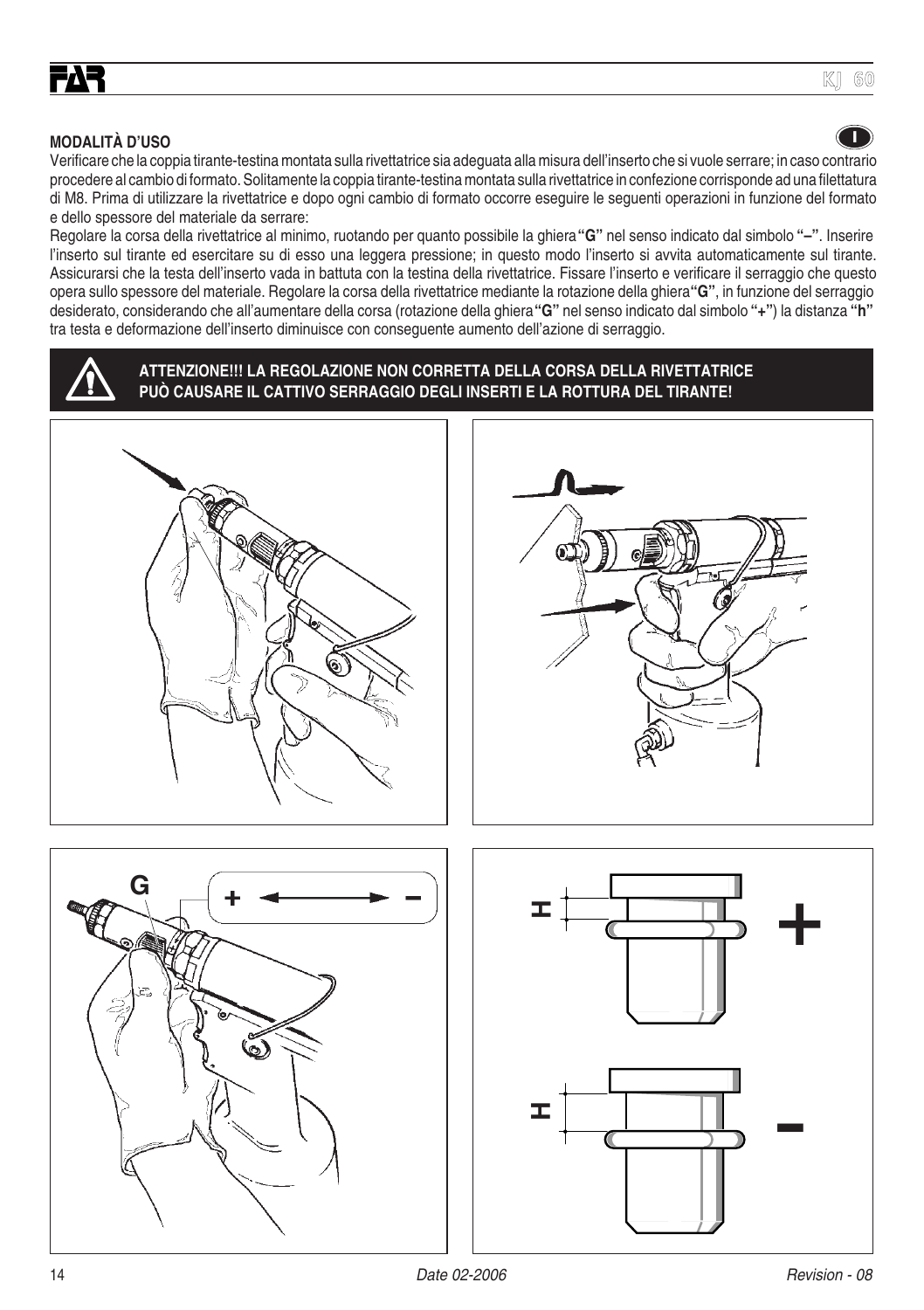**¡CUIDADO! UN AJUSTE INCORRECTO DE LA CARRERA DE LA REMACHADORA PUEDE CAUSAR UN APRETAMIENTO DEFECTUOSO DE LOS INSERTOS Y LA ROTURA DEL TIRANTE!**

## **KJ 60**

#### **OPERATING INSTRUCTIONS**

Make sure that the couple tie-rod/head mounted on your riveting tool is suitable for the insert to clamp; otherwise, change size accordingly. Usually the riveting tool is supplied with the couple tie-rod/head corresponding to a M8 thread. Before using the riveting tool and after any change of size, perform the following operations according to the size and thickness of the part to clamp. Adjust the riveting tool stroke to the minimum by turning the ring nut **"G"** to **"–"** marked on the tool. Place the insert on the tie rod and push slightly on it so as to make it clamp automatically. Make sure the insert head touches the riveting tool head properly. Fasten the insert and in order to ensure a proper clamping of the material, adjust the riveting tool stroke by turning the ring nut **"G"** accordingly. By increasing stroke, i.e. by turning the ring nut **"G"** to **"+"**, the distance **"h"** between head and insert deformation will decrease and clamping will result more effective.



**LE MAUVAIS SERRAGE DES INSERTS ET LA RUPTURE DU TIRANT!**

#### **MODE D'EMPLOI**

Vérifier si le couple tirant-tête monté sur l'outil de pose correspond à la mesure de l'insert à serrer; dans le cas contraire procéder au changement du format. Généralement le couple tirant-tête fourni avec l'outil de pose correspond à un filet M8. Avant d'utiliser l'outil et après tout changement du format il faut effectuer les opérations suivantes selon le format et l'épaisseur de la pièce à serrer: Régler la course de l'outil de pose au minimum, en tournant autant que possible l'embout de réglage **"G"** dans le sens indiqué par le symbole **"– ".** Embrocher l'insert sur le tirant et faire une légère pression sur l'insert; de cette façon il se visse automatiquement sur le tirant. Il faut <sup>s</sup>'assurer que la tête de l'insert touche la tête de l'outil de pose. Fixer l'insert et en vérifier le serrage sur l'épaisseur du matériel à serrer. Régler la course de l'outil de pose en tournant l'embout **"G"** selon le serrage voulu. La distance **"h"** entre tête et déformation de l'insert est réduite quand l'on augmente la course (rotation de l'embout **"G"** dans le sens indiqué par le symbole **"+"**), le serrage est par conséquent augmenté.

**ATTENTION!!! LE REGLAGE INCORRECT DE LA COURSE DE L'OUTIL DE POSE PEUT PROVOQUER**

## **VERWENDUNGSART**

Überprüfen, ob das in das Nietwerkzeug eingesetzte Paar Ziehdorn-Kopf der Abmessung der anzuziehenden Blindnietmutter entspricht: sollte es nicht entsprechen, so ist das Dimensionswechsel vorzunehmen. Normalerweise besitzt das mit dem Nietwerkzeug gelieferte Paar Ziehdom-Kopf ein M8-Gewinde. Vor Gebrauch des Nietwerkzeuges und nach jedem Dimensionwechsel sind folgende Eingriffe der Abmessung und der Stärke des zu vernietenden Materials entsprechend vorzunehmen: Den eigens dafür vorgesehenen Hakenschlüssel (zur Ausrüstung gehörend) in die Rasten des Ringes für die Hubeinstellung einstecken. Den Hub des Nietwerkzeuges auf das Minimum einstellen: dazu ist der Ring **"G"** in Richtung **"–"** möglichst zu drehen. Die Blindnietmutter auf den Ziehdorn ansetzen und einen leichten Druck darauf ausüben; dadurch schraubt sich die Blindnietmutter selbsttätig auf den Ziehdorn auf. Sich vergewissern, daß der Kopf der Blindnietmutter mit dem Kopf der Nietwerkzeuges abschließt. Die Blindnietmutter befestigen und sein Anziehen an die Stärke des Materials überprüfen. Den Hub des Nietwerkzeuges durch Drehen des Ringes **"G"** so einstellen, bis das gewünschte Anziehen erzielt will. Darauf achten, daß der Abstand "h" zwischen Kopf und Verformung der Blindnietmutter bei Vergrößerung des Hubes (Drehung des Ringes **"G"** in Richtung **"+"**) verringert wird, mit darauffolgender Vergrößerung des Anziehens.

> **ACHTUNG!!! DIE UNKORREKTE EINSTELLUNG DES HUBES DES NIETWERKZEUGES KANN DAS FEHLERHAFTE ANZIEHEN DER BLINDNIETMUTTER UND DEN BRUCH DES ZIEHDORNES VERURSACHEN!**



Asegurarse que la pareja tirante/cabeza montada en la remachadora corresponda al formato del inserto a apretar; de otro modo proceder al cambio de formato. De costumbre la pareja tirante/cabeza montada en la remachadora se entrega con fileteado de M8. Antes de emplear la remachadora y después de cada cambio de formato hay que efectuar las siguientes operaciones según el formato y el espesor del material a ajustar: Ajustar la carrera de la remachadora al mínimo, girando la virola **"G"** en el sentido indicado por el símbolo **"–"**.

Introducir el inserto en el tirante y presionar ligeramente de manera que el inserto se apriete automáticamente. Asegurarse que la cabeza del inserto toque la cabeza de la remachadora. Fijar el inserto y para alcanzar el apretamiento según el espesor del material, ajustar la carrera de la remachadora girando la virola **"G"** como requerido. Al aumentar de la carrera (rotación de la virola **"G"** en el sentido indicado por el símbolo **"+"**) la distancia **"h"** entre la cabeza y la deformación del inserto disminuye con una consiguiente aumento de apretamiento.







**F**

**E**



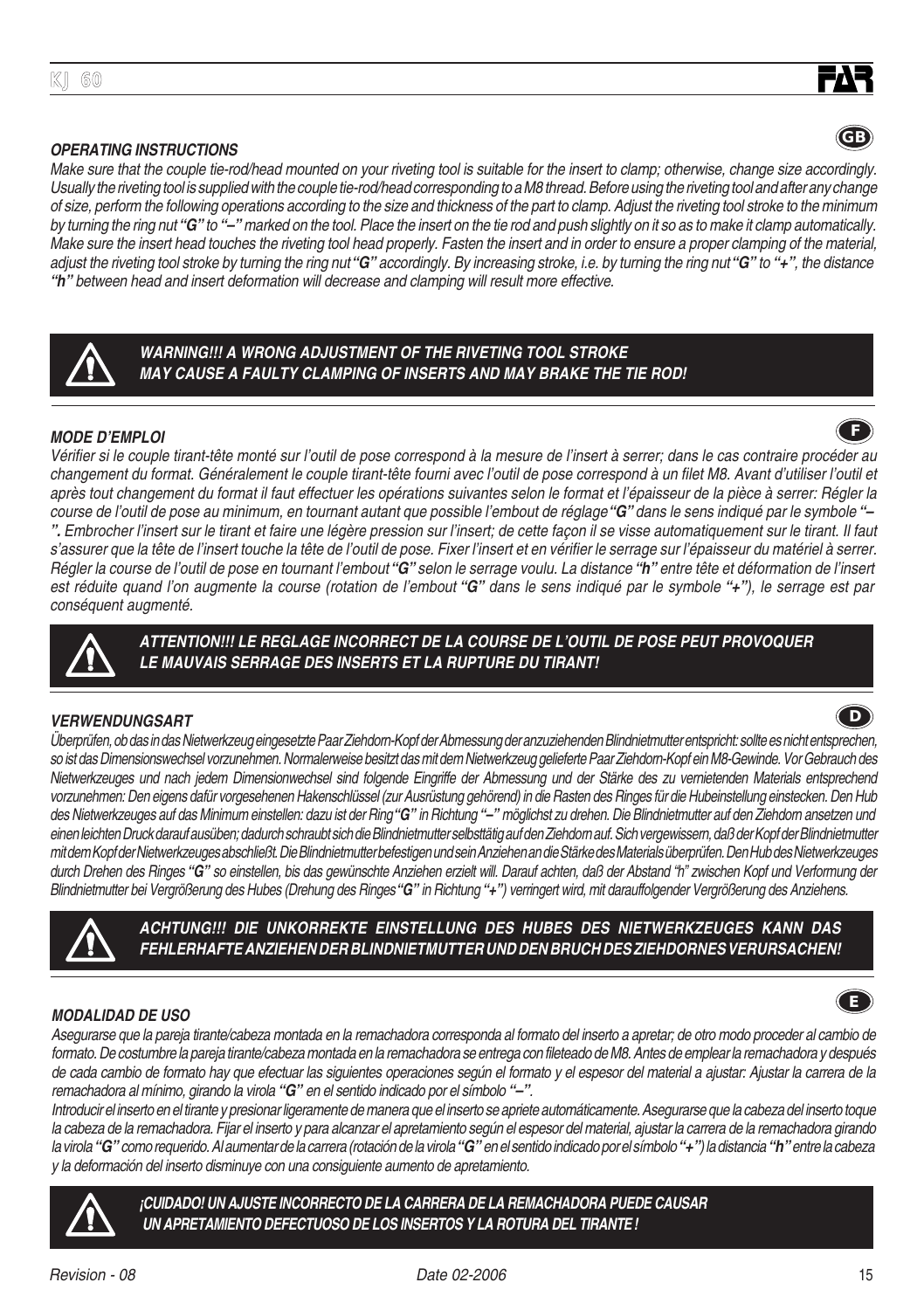#### **CAMBIO DI FORMATO**

Al variare della filettatura degli inserti da serrare, occorre eseguire la sostituzione della coppia Tirante/testina, pertanto procedere come segue: **FIG. 1**. Allentare la ghiera con una chiave commerciale di mm 25 e rimuovere la testina.

**FIG. 2**. Fare passare la spina (in dotazione) attraverso l'apposito foro di servizio,situato nel canotto porta testina, ed esercitare su di essa una pressione verso l'interno in modo da sbloccare l'innesto dal tirante. Contemporaneamente svitare il tirante ed estrarlo leggermente. **FIG. 3-4**. Mantenendo sbloccato l'innesto avvitare il formato di tirante desiderato. Completata la sostituzione del Tirante ruotarlo leggermente fino a che non si avverte lo scatto d'innesto, procedere quindi al montaggio della relativa testina bloccandola con l'apposita ghiera allentata in precedenza. Ogni volta che si effettua il cambio di formato ripetere le operazioni di registrazione riportate nelle pagine precedenti.

#### **ATTENZIONE! LE OPERAZIONI SOPRAELENCATE DEVONO ESSERE ESEGUITE CON MACCHINA NON ALIMENTATA.**







**I**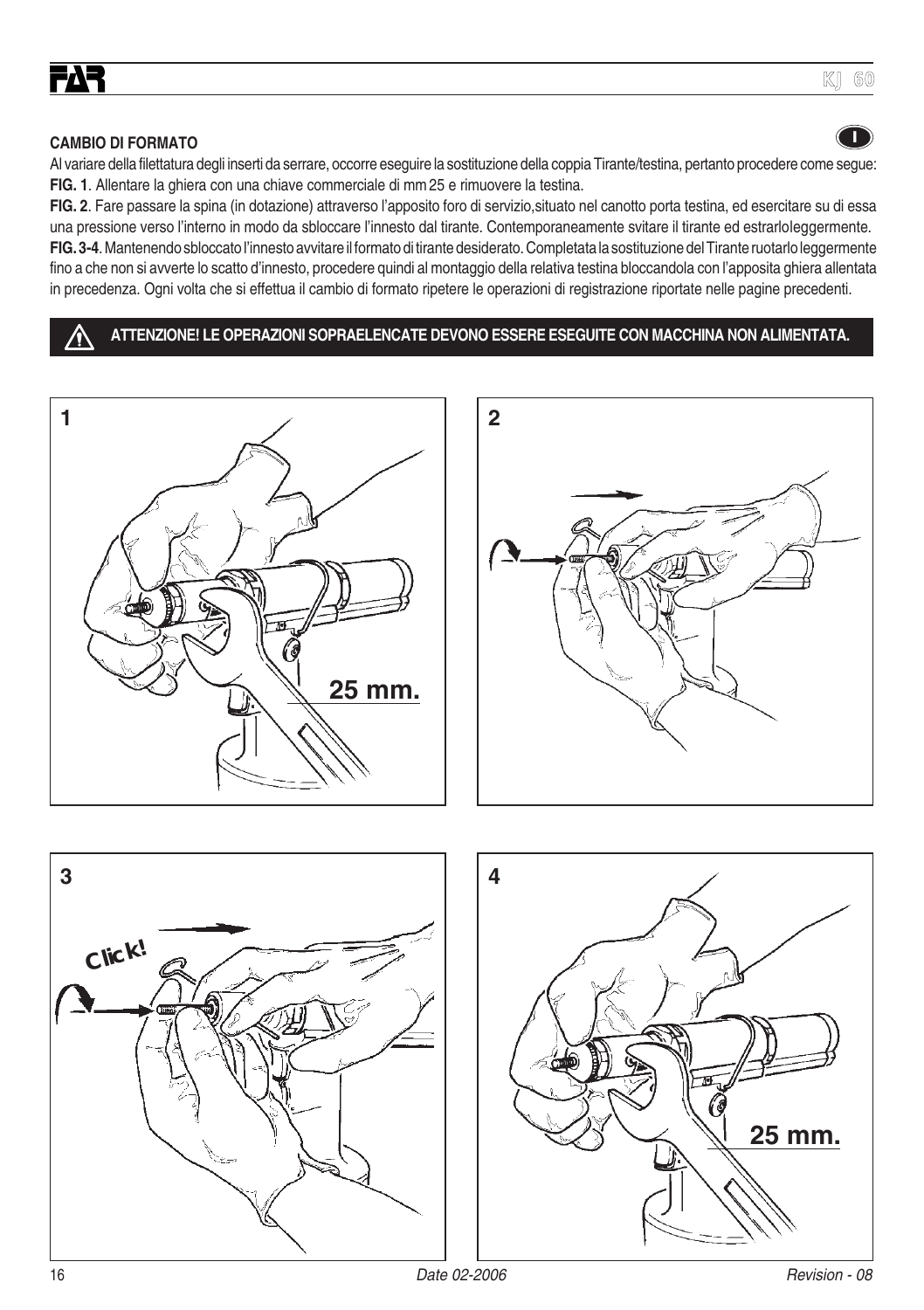#### **CHANGE OF SIZE**

Depending on insert thread, it is necessary to replace the couple "tie-rod/head" as follows:

**PICTURE 1**. Loosen the ring nut by means of a 25-mm standard spanner and remove the riveting tool head.

**PICTURE 2**. Make the pin supplied pass through the pertinent service hole located on the cone carrying head and apply a light pressure on the head inwards, in order to dechuck the tie rod clutch., at the same time, unscrew the tie rod and extract it.

**PICTURE 3-4**. Keep the clutch dechucked and screw the tie rod size desired. When the replacement of the tie rod has been performed, swing it until you hear a click. Them assembly the proper head and lock it with the corresponding ring nut loosen before. Each time you carry out any change of size, repeat the adjustment operations as specified in the previous pages.

#### **WARNING! DESCONNECT AIR FEED WHEN PERFORMING THOSE OPERATIONS.**

#### **CHANGEMENT DU FORMAT**

Lors de la modification du filet des inserts à serrer il faut remplacer le couple tirant/tête. Procéder comme suit:

**FIG. 1**. Dévisser l'embout au moyen d'une clé plate standard de 25 mm et enlever la tête.

**FIG. 2**. Faire passer la broche (fournie) par le trou de service se trouvant sur le cône porte-têtes et faire sur la broche une pression vers l'arrière pour débloquer l'embrayage du tirant. En même temps, dévisser le tirant et le faire sortir.

**FIG. 3-4**. Toujours avec l'embrayage débloqué, visser le format de tirant choisi. Terminé le remplacement du couple tirant/tête, tourner légèrement le tirant même jusqu'au moment où l'on remarque le déclic d'embrayage. Ensuite, monter la tête correspondante et la bloquer par l'embout prévu à cet effet et précédemment dévissé. Chaque fois que l'on effectue le changement de format, on doit répéter les opérations indiquées dans les chapitres précédents.

#### **ATTENTION! EFFECTUER LES OPERATIONS SUSMENTIONNEES LE PISTOLET N'ETANT PAS ALIMENTE.**

#### **DIMENSIONSWECHSEL**

Beim Änderung des Gewindes der zu vernietenden Blindnietmuttern ist das Paar Ziehdorn/Kopf auszutauschen. Dazu wie folgt vorgehen: **Abb. 1** Die Kontermutter mittels eines handelsüblichen 25 mm-Gabelschlüssels lockern und den Kopf abnehmen.

**Abb. 2** Den Zapfen (zur Ausrüstung gehöhend) durch die eigens dafür vorgesehene, an Kopfträger befindliche Serviceöffnung stecken und damit einen Druck nach hinten ausüben, sodaß die Einrückung aus dem Ziehdorn gelöst wird. Gleichzeitig den Ziehdorn ausschrauben und herausziehen.

**Abb. 3-4** Indem man weiterhin die Einrückung gelöst hält, den gewünschten Ziehdorn einschrauben. Nach dem Austauschen des Ziehdornes, ihn leicht drehen, bis er gut einrastet. Danach den entsprechenden Kopf einbauen und diesen mit dem dazu gehöhrenden, vorher gelösten Ring blockieren. Bei jedem Formatwechsel sind die auf vorstehenden Seiten angegebenden Einstellungen zu wiederholen.

#### **ACHTUNG! OBENGENANNTE EINGRIFFE BEI NICHT LUFTGESPEISTEM NIETWERKZEUG AUSFÜHREN.**

#### **CAMBIO DE FORMATO**

Pues el fileteado de los insertos varia, hay que reemplazar la pareja tirante/cabeza como sigue:

**FIG. 1**. Aflojar la virola por medio de una llave estandard de 25 mm y remover la cabeza de la remachadora.

**FIG. 2**. Hacer pasar el enchufe (en dotación) a través del agujero se servicio ubicado en el tubo portacabeza y ejercer sobre esta una presión hacia el interior de modo de desbloquear el embrague del tirante, contemporáneamente desenroscar el tirante y extraerlo.

**FIG. 3-4**. Quitar el embrague desbloqueado y atornillar el tirante de formato deseado. Completada la sustitución del tirante, girarlo ligeramente hasta que se conecte el embrague. Luego montar la apropiada cabeza y bloquearla por la virola aflojada. Cada vez que se efectúa el cambio de formato repetir las operaciones de ajuste describidas en las paginas anteriores.

## **¡CUIDADO! AL EFECTUAR ESAS OPERACIONES CORTAR LA ALIMENTACION DE AIRE A LA REMACHADORA.**





**GB**







**D**

**E**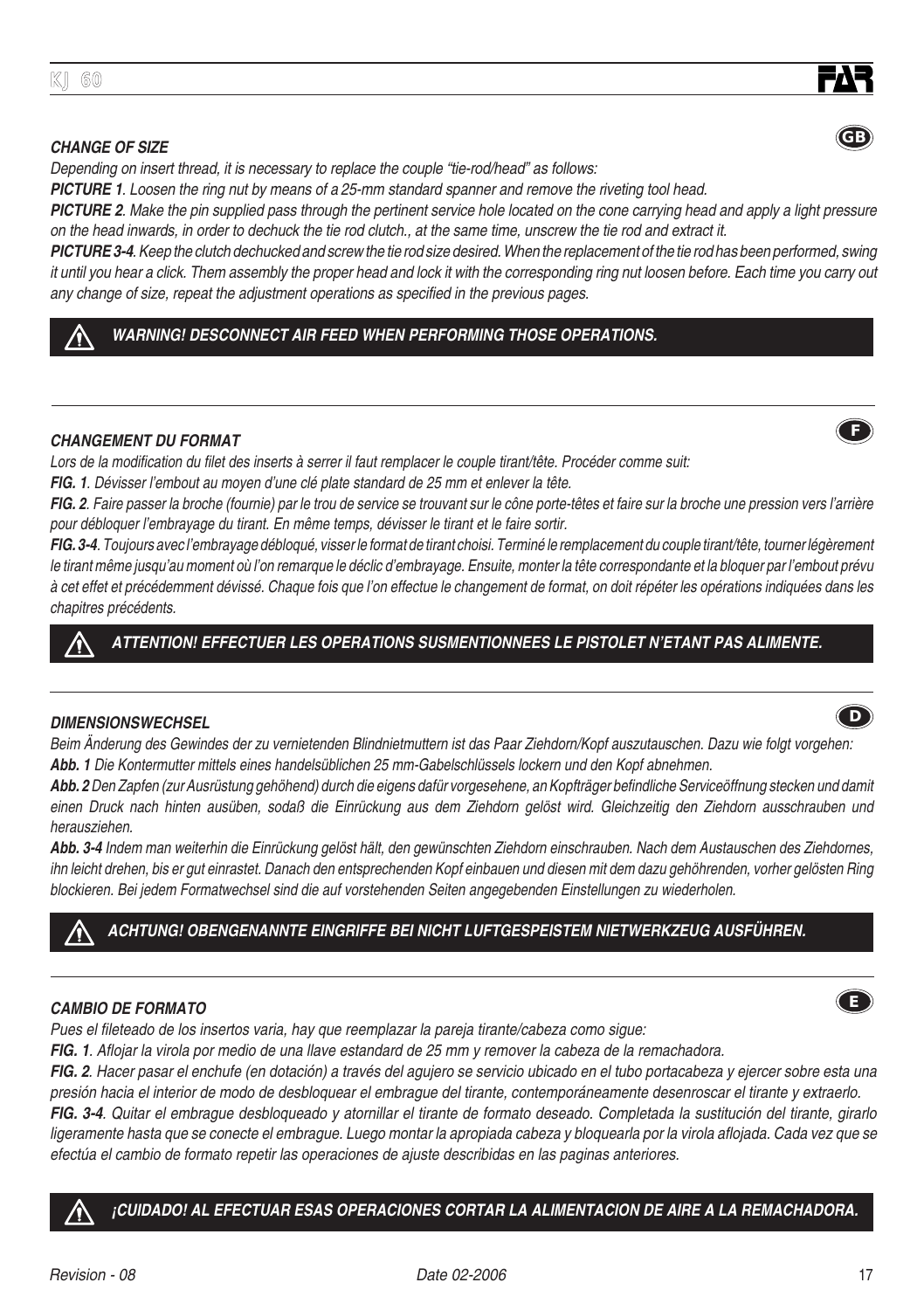#### **RABBOCCO OLIO CIRCUITO OLEODINAMICO**

Il rabbocco dell'olio del circuito oleodinamico si rende necessario dopo un lungo periodo di lavoro, quando si avverte un calo di corsa della rivettatrice. Procedere quindi come segue: con rivettatrice in sosta e **non alimentata**, tenuta in posizione orizzontale, rimuovere il tappo **(A)** servendosi della chiave a brugola di mm 5 (in dotazione), durante questa operazione prestare la massima attenzione per evitare fuoriuscite di olio. Avvitare nella sede del tappo **(A)** il contenitore a soffietto **(X)** preventivamente riempito con olio idraulico commerciale con **VISCOSITÀ 32**°.

Mantenendo la rivettatrice orizzontale, **attivare** l'alimentazione dell'aria, premere il pulsante di trazione facendo compiere alla rivettatrice una serie di cicli fino a quando non sia completamente cessata l'emissione di bolle d'aria all'interno del contenitore **(X)**, questa condizione sta a significare che il rabbocco dell'olio è completato. A questo punto **disattivare** l'alimentazione dell'aria e, con rivettarice sempre orizzontale, svitare il contenitore olio **(X)** e richiuderlo. Procedere quindi alla chiusura del tappo **(A)**.

**CAUTELA:** è di estrema importanza attenersi alle istruzioni sopra indicate ed effettuare le operazioni di rabbocco olio muniti di guanti. Nel caso di svuotamento completo del circuito idraulico, recuperare tutto l'olio in un apposito contenitore e avvalersi sucessivamente di una ditta autorizzata allo smaltimento dei rifiuti.

**Prima di scollegare il tubo dell'aria compressa dalla rivettatrice accertarsi che quest'ultimo non sia in pressione!**



**I**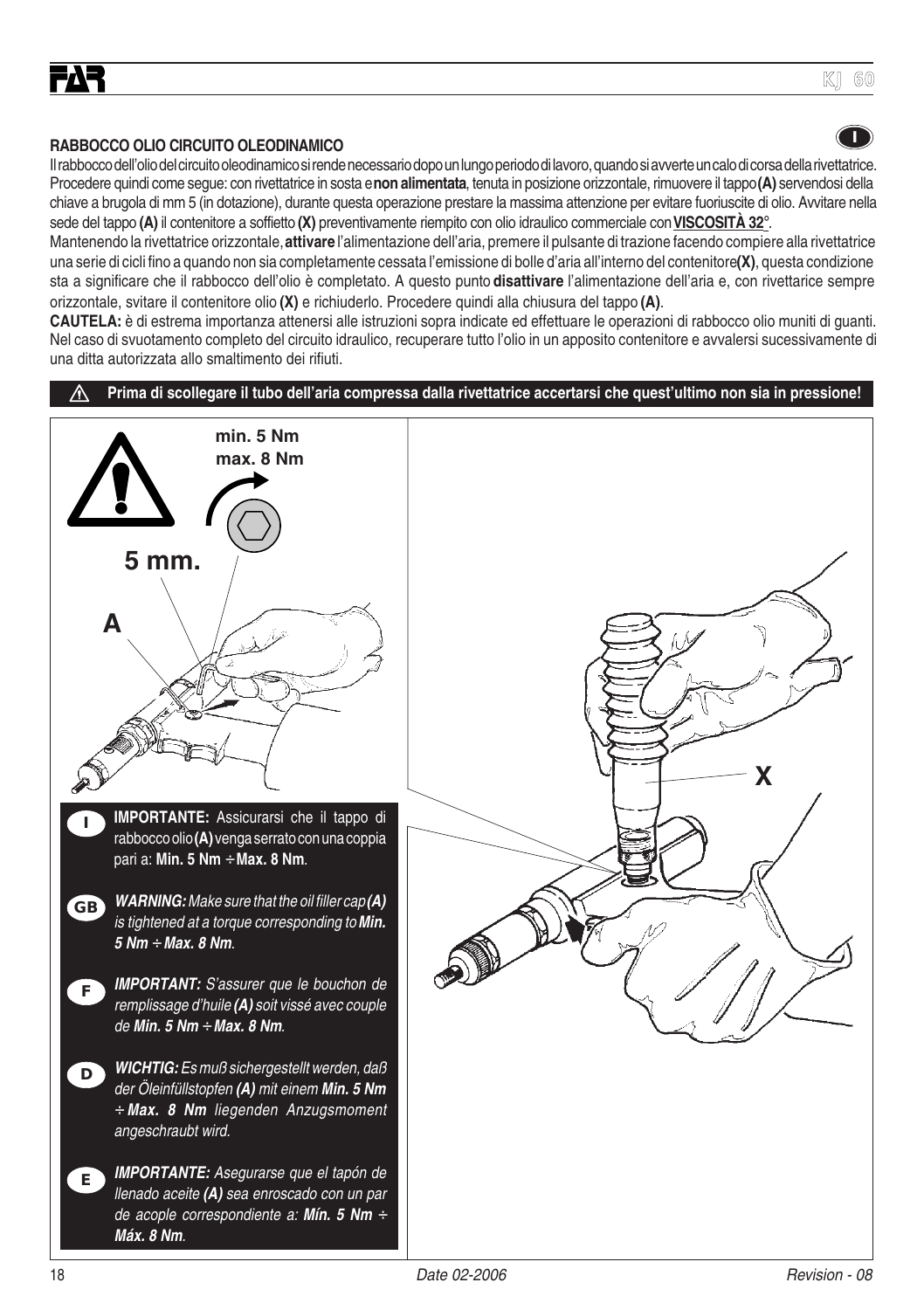## **TOPPING UP THE OIL-DYNAMIC CIRCUIT**

**KJ 60**

You need to top up the oil-dynamic circuit after a long period of work, when you note a power loss. Put the riveting tool(DWELL AND **NOT FED)** in a horizontal position and remove the plug **(A),** by means of a 5 mm Allen wrench (equipped with the riveting tool); during this operation, check the oil level in order to avoid any overflowing. Then, slowly pour the oil **VISCOSITY 32**° into the bellows container **(X)** which shall be screwed to its seat on the plug **(A).** While keeping the riveting tool in a horizontal position and **starting air feeding**, push the tensile strength button and make the riveting tool carry out some cycles until air bubbles inside the container **(X)** stop coming out. This condition indicates that the topping up of the oil has fully been achieved. At this point **stop the air feeding** and, while keeping the riveting tool in a horizontal position, unscrew and close up the container **(X)** and the plug **(A)**.

**WARNING**: it is very important to follow the about mentioned instructions and use gloves. If you need to empty fully the hydraulic circuit, you must put the oil in a suitable container and contact a Company that is authorized to discharge any waste.

#### **Before disconnecting the compressed air hose, make sure that it is not under pressure!**

#### **REMPLISSAGE DE L'HUILE DU CIRCUIT HYDRAULIQUE**

Le remplissage de l'huile du circuit hydraulique est nécessaire après une longue période de travail, quand l'on remarque une diminution de puissance. Mettre l'outil de pose **(déconnecté)** en position horizontale, enlever le bouchon **(A)** en utilisant la clé de 5 mm (fournie); pendant cette opération, il faut soigneusement éviter d'écoulements d'huile. Ensuite visser dans le logement du bouchon **(A)** le conteneur à soufflet **(X)** après l'avoir rempli d'huile à **VISCOSITE 32**°. En retenant l'outil de pose en position horizontale, **mettre en route** l'alimentation de l'air, presser le bouton de traction et faire effectuer à l'outil quelques cycles jusqu'à ce qu'il n'y ait plus de bulles d'air à l'intérieur du conteneur **(X)**. Cette condition signifie que le remplissage de l'huile est achevé. A ce point, il faut **désactiver** l'alimentation de l'air et, avec l'outil de pose en position horizontale, dévisser le conteneur **(X)** et le refermer. Ensuite, il faut fermer le bouchon **(A).**

PRECAUTION: il faut suivre impérativement les instructions ci-dessus et se munir de gants avant l'opération de remplissage de l'huile. En cas de vidange totale du circuit hydraulique, l'on doit verser l'huile dans un conteneur spécial et ensuite, il faut contacter une maison (société) autorisée à l'écoulement des ordures.

**Avant de déconnecter le tuyau de l'air comprimé, il faut s'assurer qu'il ne soit pas en pression!** ∧

## **AUFFÜLLEN DES ÖLS DES ÖLDYNAMISCHEN KREISLAUFS**

Das Auffüllen des Öls des öldynamischen Kreislaufs wird nach einer langen Arbeitsperiode jedesmal nötig, wenn man eine Abnahme des Hubs bemerkt. Bei stillgelegtem **NICHT LUFTZUGEFÜHRTEN** horizontalen Nietwerkzeug, den Stöpsel **(A)** durch den Ausstattung gehörenden 5mm Inbusschlüssel entfernen. Dabei achten Sie darauf, daß das Öl nicht überläuft. Den Faltbehälter **(X)**, der man vorher mit Öl **ZÄHIGKEIT 32**° eingefüllt hat, in die Öffnung des Stöpsels **(A)** einschrauben. Legen Sie das Werkzeug horizontal hin, **aktivieren** Sie die Luftzufuhr und drücken Sie den Luftauslöser mehreremale bis keine Luft aus dem Ölbehälter **(X)** ausströmt, d.h. das Werkzeug ist gefüllt. Nun **unterbricht** man die Luftzufuhr bei horizontaler Lage und schließt den Olbehälter **(X)** mit der Schraube **(A)**. **VORSICHT:** es ist sehr wichtig obige Hinweise zu beachten und mit Handschuhen zu arbeiten.

Bei kompletter Entleerung des Hydrauliksystems das Öl nur durch autorisierte Firmen verwerten lassen.

#### ∧ **Wenn Sie den Druckluftschlauch vom Werkzeug entfernen muß dieser druckfrei sein!**

## **LLENADO DE ACEITE DEL CIRCUITO OLEODINAMICO**

Es necesario llenar el circuito oleodinámico de aceite luego de un prolongado periodo de trabajo, cuando se advierte una disminución de potencia de la remachadora. Proceder como sigue: **cortar la alimentación** y con la remachadora parada y en posición horizontal, quitar el tapón **(A)** por medio de la llave Allen de 5 mm (en el equipamiento base). Al efectuar esa operación hay que cuidar de que no se hayan desbordamientos de aceite. Atornillar en el asiento del tapón **(A)** el contenedor de fuelle **(X)** lleno de aceite hidráulico de tipo comercial con **VISCOSIDAD 32**°. A continuación, con la remachadora horizontal, **conectar** la alimentación del aire y apretar el pulsador de tracción de manera que la remachadora cumpla una serie di ciclos y acabe la emisión de burbujas de aire en el contenedor **(X)**. Una vez alcanzada esa condición, se acaba la restauración de nivel de aceite. Luego, **desconectar** la alimentación de aire y con la remachadora horizontal, destornillar el contenedor de aceite **(X)** y cerrarlo. Seguir a cerrar el tapón **(A). ATENCION**: se han de cumplir siempre las instrucciones arriba mencionadas y efectuar todas las operaciones de restauración de nivel de aceite por medio de guantes. Si se efectúa el vaciado completo del circuito hidráulico, hay que coger el aceite en un contenedor apropiado y contactar con una firma autorizada para la eliminación de desechos.

**Antes de desconectar el tubo del aire comprimido de la remachadora asegurarse que éste no esté bajo presión!**

**E**



**GB**

**D**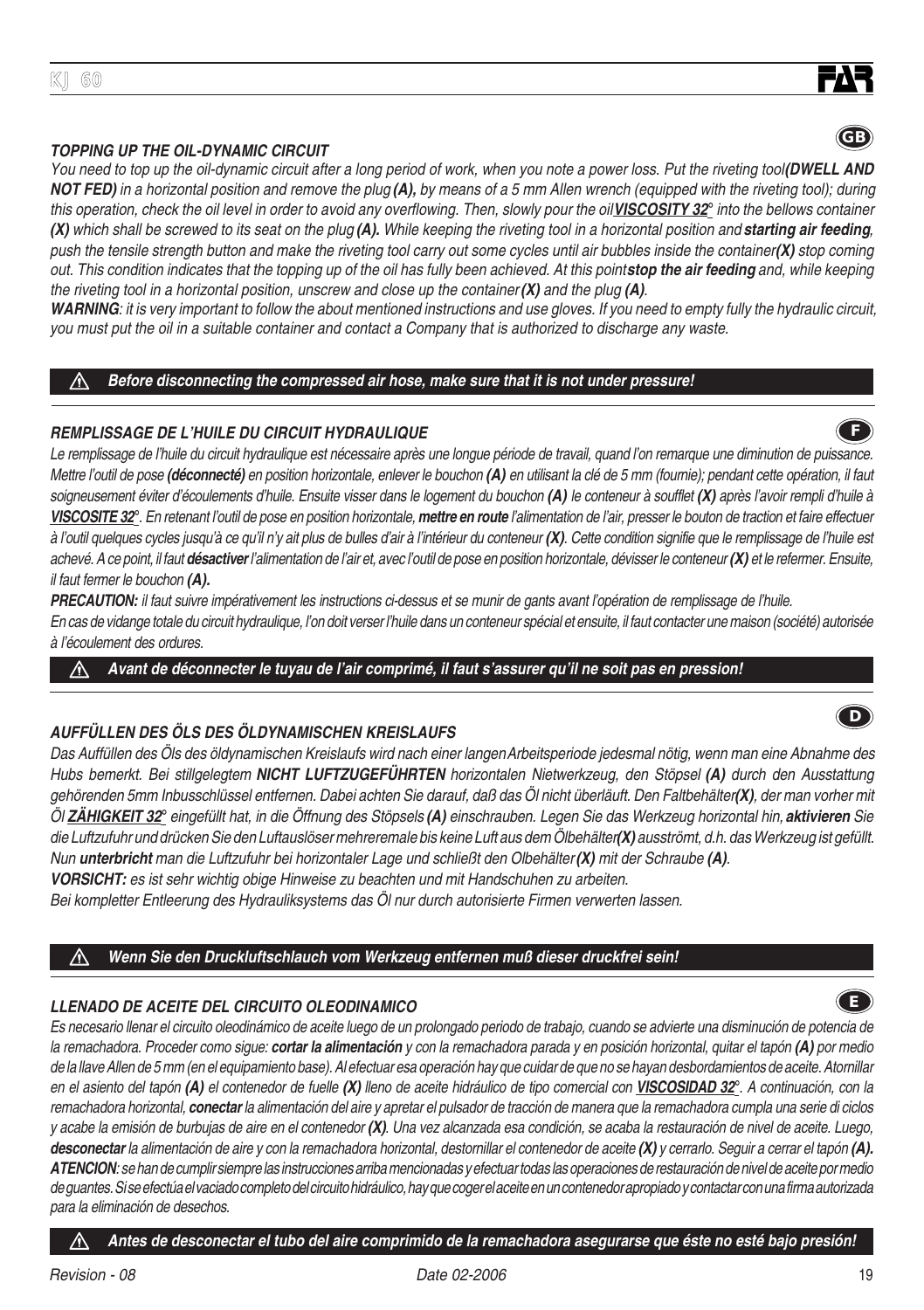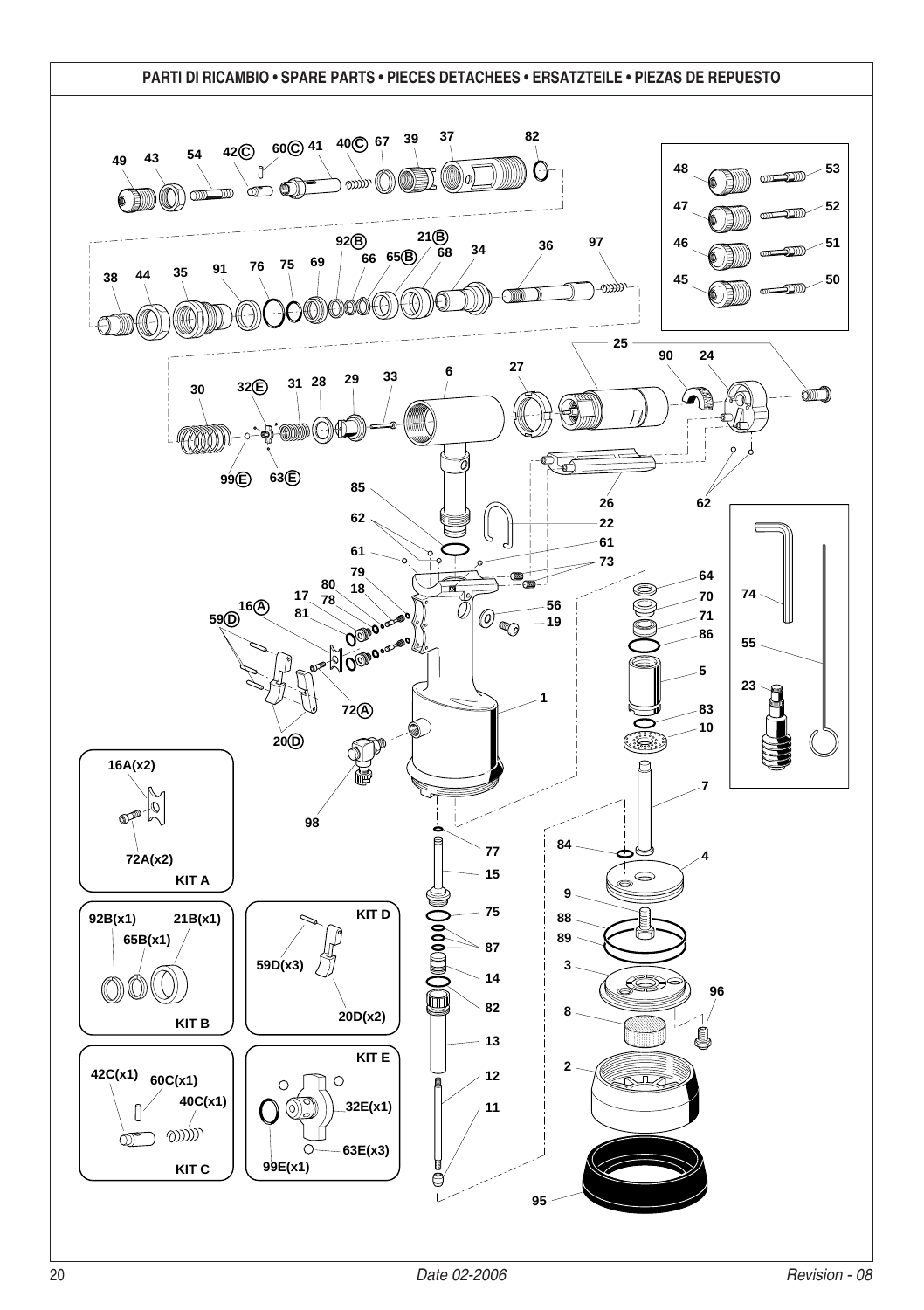| $N^{\circ}$      | COD.                                | Qt.          | <b>DESCRIZIONE</b>                                    | <b>DESCRIPTION</b>                            | <b>DESCRIPTION</b>                        | <b>BESCHREIBUNG</b>                                  | KIT            |  |  |  |
|------------------|-------------------------------------|--------------|-------------------------------------------------------|-----------------------------------------------|-------------------------------------------|------------------------------------------------------|----------------|--|--|--|
| 1                | 721779                              | 1            | Corpo rivettatrice                                    | <b>Tool body</b>                              | Corps outil                               | Nietmaschinenkörper                                  |                |  |  |  |
| $\boldsymbol{2}$ | 712269                              | $\mathbf{1}$ | Coperchio corpo                                       | <b>Body cover</b>                             | Couvercle corps                           | Körperdeckel                                         |                |  |  |  |
| 3                | 711684 1                            |              | Fondello cilindro                                     | <b>Cylinder bottom</b>                        | <b>Culot cylindre</b>                     | Zylinderscheibe                                      |                |  |  |  |
| 4                | 721685 1                            |              | Pistone pneumatico                                    | <b>Pneumatic piston</b>                       | Piston pneumatique                        | <b>Pneumatischer Kolben</b>                          |                |  |  |  |
| 5                | 711780 1                            |              | Raccordo                                              | Connector                                     | Raccord                                   | Anschlusstück                                        |                |  |  |  |
| 6                | 721689                              | $\mathbf{1}$ | Cilindro oleodinamico                                 | Oleodynamic cylinder                          | Cylindre oléodynamique                    | Öldynamische Zylinder                                |                |  |  |  |
| $\overline{7}$   | 711781 1                            |              | Stelo                                                 | Stem                                          | Tige                                      | Schaft                                               |                |  |  |  |
| 8                | 711691 1                            |              | Silenziatore                                          | Silencer                                      | Silencieur                                | Schalldämpfer                                        |                |  |  |  |
| 9                | 711692 1                            |              | Vite M7x1                                             | Screw M7x1                                    | Vis M7x1                                  | Schraube M7x1                                        |                |  |  |  |
| 10               | 711782 1                            |              | Ammortizzatore                                        | Dampener                                      | Ammortisseur                              | Stossdampfer                                         |                |  |  |  |
| 11               | 711694 1                            |              | Spoletta inferiore                                    | Lower coil                                    | Bobine inférieure                         | Unterzünder                                          |                |  |  |  |
| 12               | 711695                              | $\mathbf{1}$ | Cannotto filettato                                    | <b>Threaded sleeve</b>                        | Cône fileté                               | Gewindemuffe                                         |                |  |  |  |
| 13               | 721698 1                            |              | Corpo valvola                                         | Valve body                                    | Corps soupape                             | Körper Ventil                                        |                |  |  |  |
| 14               | 711700 1                            |              | Spoletta superiore                                    | <b>Upper coil</b>                             | Bobina supérieure                         | Oberzünder                                           |                |  |  |  |
| 15               | 711701                              | $\mathbf{1}$ | Corpo valvola superiore                               | Upper valve body                              | Corps soupape supérieur                   | Oberkörper Ventil                                    |                |  |  |  |
| <b>16A</b>       | 711702 1                            |              | Piastrina                                             | Plate                                         | Plaque                                    | <b>Platte</b>                                        | A              |  |  |  |
| 17               | 711703 2                            |              | Corpo valvolina                                       | Valve body                                    | Corps soupape                             | Körper kleines Ventil                                |                |  |  |  |
| 18               | 711704 2                            |              | Pistoncino valvola                                    | Valve piston                                  | Piston soupape                            | Kleiner Ventilkolben                                 |                |  |  |  |
| 19               | 710839 1                            |              | Tappo serbatoio olio                                  | Oil tank plug                                 | Orificie de remplissage d'huile           | Stöpsel Olbehälter                                   |                |  |  |  |
| <b>20D</b>       | 711705 2                            |              | Pulsante                                              | Push-button                                   | <b>Bouton poussoir</b>                    | <b>Drucktaste</b>                                    | D              |  |  |  |
| 21B              | 711713 1                            |              | <b>Distanziale</b>                                    | Spacer                                        | <b>Entretoise</b>                         | Distanzstück                                         | В              |  |  |  |
| 22               | 710854 1                            |              | Gancio bilanciatore                                   | <b>Balancer hook</b>                          | <b>Crochet blancier</b>                   | Ausgleichshaken                                      |                |  |  |  |
| 23               | 721387                              | $\mathbf{1}$ | Contenitore olio                                      | Oil container                                 | Conteneur d'huile                         | Öl Flasche                                           |                |  |  |  |
| 24               | 711783                              | $\mathbf{1}$ | Coperchio motorino                                    | Motor cover                                   | Couvercle moteur                          | Motordeckel                                          |                |  |  |  |
| 25               | 720024 1                            |              | Motore AM-0001H                                       | Motor AM-0001H                                | Moteur AM-0001H                           | Motor AM-0001H                                       |                |  |  |  |
| 26               | 711785 1                            |              | Settore protezione motore                             | Motor protection sector                       | Secteur protection moteur                 | <b>Motorschutz Sektor</b>                            |                |  |  |  |
| 27               | 711786 1                            |              | Ghiera motorino                                       | Ring nut for motor                            | Embout pour moteur                        | Nutmutter für Motor                                  |                |  |  |  |
| 28               | 711787 1                            |              | Anello di arresto                                     | Stop ring                                     | Baque d'arrêt                             | Anschlagring                                         |                |  |  |  |
| 29               | 712670 1                            |              | Innesto composto                                      | Clutch                                        | Embrayage                                 | Kupplung                                             |                |  |  |  |
| 30               | 711790                              | $\mathbf{1}$ | Molla ritorno pistone                                 | Piston return spring                          | <b>Ressort retour piston</b>              | Feder Rücklauf Kolben                                |                |  |  |  |
| 31               | 711791 1                            |              | Molla bloccaggio sfere                                | <b>Ball locking spring</b>                    | <b>Ressort serrage billes</b>             | Feder für Kugel                                      |                |  |  |  |
| 32E              | 711792 1                            |              | Bussola porta sfere                                   | <b>Ball bushing</b>                           | Douille porte-bille                       | <b>Hülse Kugelhalter</b>                             | E              |  |  |  |
| 33               | 712270 1                            |              | Asta                                                  | Rod                                           | Tige                                      | Stab                                                 |                |  |  |  |
| 34               | 711794 1                            |              | Pistone oleodinamico<br>Raccordo anteriore            | <b>Oleodynamic Piston</b>                     | Piston oléodynamique<br>Raccord anterieur | Öldynamische Kolben                                  |                |  |  |  |
| 35               | 711795 1                            |              |                                                       | Front connector<br><b>Shaft</b>               | Arbre                                     | Vorderes Anschlusstück<br>Welle                      |                |  |  |  |
| 36<br>37         | 711796 1                            |              | Albero<br>Cannotto fresato                            | <b>Milled sleeve</b>                          |                                           |                                                      |                |  |  |  |
|                  | 711797 1<br>711798 1                |              |                                                       |                                               | Cône fraisé<br>Embout de réglage course   | Gefräste Muffe                                       |                |  |  |  |
| 38<br>39         | 711799 1                            |              | Ghiera regolazione corsa<br>Pomello regolazione corsa | Stroke adjusting nut<br>Stroke adjusting knob | Poignée réglage course                    | Regleranhubnutmutter<br>Drehknopf für Hubeinstellung |                |  |  |  |
| 40C              | 711800 1                            |              | Molla disinnesto tirante                              | Spring disengagement tie rod                  | Ressort désembrayage tirant               | Feder Zugbolzenauskupplung                           | C              |  |  |  |
| 41               | 711801 1                            |              | Cannotto porta tirante                                | Head carrying tie rod                         | Tête porte-tirant                         | Zugbolzenträger                                      |                |  |  |  |
| 42C              | 711802 1                            |              | Innesto per tirante                                   | Clutch for tie rod                            | Embrayage pour tirant                     | Kupplung für Zugstange                               | $\overline{c}$ |  |  |  |
| 43               | 711803 1                            |              | Ghiera testina                                        | <b>Head ring nut</b>                          | Frette tête                               | Magnetkopfnutmutter                                  |                |  |  |  |
| 44               | 711804 1                            |              | Ghiera                                                | <b>Ring nut</b>                               | Embout                                    | Nutmutter                                            |                |  |  |  |
| 45               | 711805 1                            |              | <b>Testina M3</b>                                     | Head M3                                       | Tête M3                                   | Kopfteil M3                                          |                |  |  |  |
| 46               | 711806 1                            |              | <b>Testina M4</b>                                     | Head M4                                       | Tête M4                                   | Kopfteil M4                                          |                |  |  |  |
| 47               | 711807 1                            |              | <b>Testina M5</b>                                     | Head M5                                       | Tête M5                                   | Kopfteil M5                                          |                |  |  |  |
| 48               | 711808                              | $\mathbf{1}$ | <b>Testina M6</b>                                     | <b>Head M6</b>                                | Tête M6                                   | Kopfteil M6                                          |                |  |  |  |
| 49               | 711809 1                            |              | <b>Testina M8</b>                                     | Head M8                                       | Tête M8                                   | Kopfteil M8                                          |                |  |  |  |
| 50               | 711810 1                            |              | <b>Tirante M3</b>                                     | Tie rod M3                                    | <b>Tirant M3</b>                          | Zugbolzen M3                                         |                |  |  |  |
| 51               | 711811 1                            |              | <b>Tirante M4</b>                                     | Tie rod M4                                    | <b>Tirant M4</b>                          | Zugbolzen M4                                         |                |  |  |  |
| 52               | 711812 1                            |              | <b>Tirante M5</b>                                     | Tie rod M5                                    | <b>Tirant M5</b>                          | Zugbolzen M5                                         |                |  |  |  |
| 53               | 711813 1                            |              | <b>Tirante M6</b>                                     | Tie rod M6                                    | <b>Tirant M6</b>                          | Zugbolzen M6                                         |                |  |  |  |
| 54               | 711814 1                            |              | <b>Tirante M8</b>                                     | Tie rod M8                                    | <b>Tirant M8</b>                          | Zugbolzen M8                                         |                |  |  |  |
| 55               | 710876                              | 1            | Spina disinnesto tirante                              | Pin disengagement tie rod                     | Pivot désembrayage tirant                 | Stift Zugbolzenauskupplung                           |                |  |  |  |
| 56               | 710906 1                            |              | Rondella ermetica 400-820                             | Hermetic washer 400-820                       | Rondelle hermétique 400-820               | Hermetische Unterlegscheibe 400-820                  |                |  |  |  |
| 59D              | 711726 3                            |              | Spina 2x20 UNI 1707                                   | Pin 2x20 UNI 1707                             | Goupille 2x20 UNI 1707                    | <b>Stift 2x20 UNI 1707</b>                           | D              |  |  |  |
| 60C              | 710537 1                            |              | Spina elastica 4x12                                   | Spring pin 4x12                               | Goupille élastique 4x12                   | Spannstift 4x12                                      | $\overline{c}$ |  |  |  |
| 61               | 711815 2                            |              | Sfera ø 3,5                                           | <b>Ball ø 3.5</b>                             | Bille ø 3,5                               | Kugel ø 3,5                                          |                |  |  |  |
| 62               | 710911 4                            |              | Sfera ø 4                                             | Ball ø 4                                      | Bille ø 4                                 | Kugel ø 4                                            |                |  |  |  |
| 63E              |                                     |              | 711816 3 Sfera ø 2,5                                  | <b>Ball ø 2,5</b>                             | Bille ø 2,5                               | Kugel ø 2,5                                          | E              |  |  |  |
|                  |                                     |              | 64   711817   1   Seeger I18                          | Seeger ring I18                               | Bague seeger I18                          | <b>Seegerring I18</b>                                |                |  |  |  |
|                  |                                     |              | 65B 710902 1   Seeger E16                             | Seeger ring E16                               | Baque seeger E16                          | Seegerring E16                                       | в              |  |  |  |
|                  |                                     |              | 66   711818   1   Seeger SW 11x1                      | Seeger ring SW 11x1                           | Baque seeger SW 11x1                      | Seegerring SW 11x1                                   |                |  |  |  |
|                  | 67 711821 1                         |              | Seeger JV 20x1                                        | Seeger ring JV 20x1                           | Baque seeger JV 20x1                      | Seegerring JV 20x1                                   |                |  |  |  |
|                  | 68 711721 1                         |              | Balsele B-110078/B/NEO                                | Balsele B-110078/B/NEO                        | Balsele B-110078/B/NEO                    | Balsele B-110078/B/NEO                               |                |  |  |  |
|                  |                                     |              | 69 711722 1 Balsele B-094063/B/NEI                    | Balsele B-094063/B/NEI                        | Balsele B-094063/B/NEI                    | Balsele B-094063/B/NEI                               |                |  |  |  |
| 70               | 711819 1                            |              | <b>Balsele B-070039/1</b>                             | <b>Balsele B-070039/1</b>                     | <b>Balsele B-070039/1</b>                 | <b>Balsele B-070039/1</b>                            |                |  |  |  |
| 71               |                                     |              | 711820 1 Guarnizione TS-10-18-5,8/L                   | Gasket TS-10-18-5,8/L                         | Garniture TS-10-18-5.8/L                  | Dichtung TS-10-18-5,8/L                              |                |  |  |  |
|                  |                                     |              | 72A 711727 1 Vite VSP-4x8 UNI 5933                    | Screw VSP-4x8 UNI 5933                        | <b>Vis VSP-4x8 UNI 5933</b>               | Schraube VSP-4x8 UNI 5933                            | A              |  |  |  |
|                  |                                     |              | 73 712037 2 Filtro inox ø 6x4                         | Inox filter ø 6x4                             | Filtre inox ø 6x4                         | Inoxfilter ø 6x4                                     |                |  |  |  |
|                  | 74 711092 1                         |              | Chiave a brugola mm 5                                 | Key mm 5                                      | Clé mm 5                                  | Schlüssel mm 5                                       |                |  |  |  |
|                  |                                     |              | 75   711728   2   OR -2-16 P                          | O Ring -2-16 P                                | O Ring -2-16 P                            | O Ring -2-16 P                                       |                |  |  |  |
| 76               | 711730 1                            |              | OR-2-119 (N552/90) P                                  | O Ring -2-119 (N552/90) P                     | O Ring -2-119 (N552/90) P                 | O Ring -2-119 (N552/90) P                            |                |  |  |  |
|                  |                                     |              | 77 710367 1 OR -2-8 P                                 | O Ring -2-8 P                                 | O Ring -2-8 P                             | O Ring -2-8 P                                        | →              |  |  |  |
|                  | 21<br>Date 02-2006<br>Revision - 08 |              |                                                       |                                               |                                           |                                                      |                |  |  |  |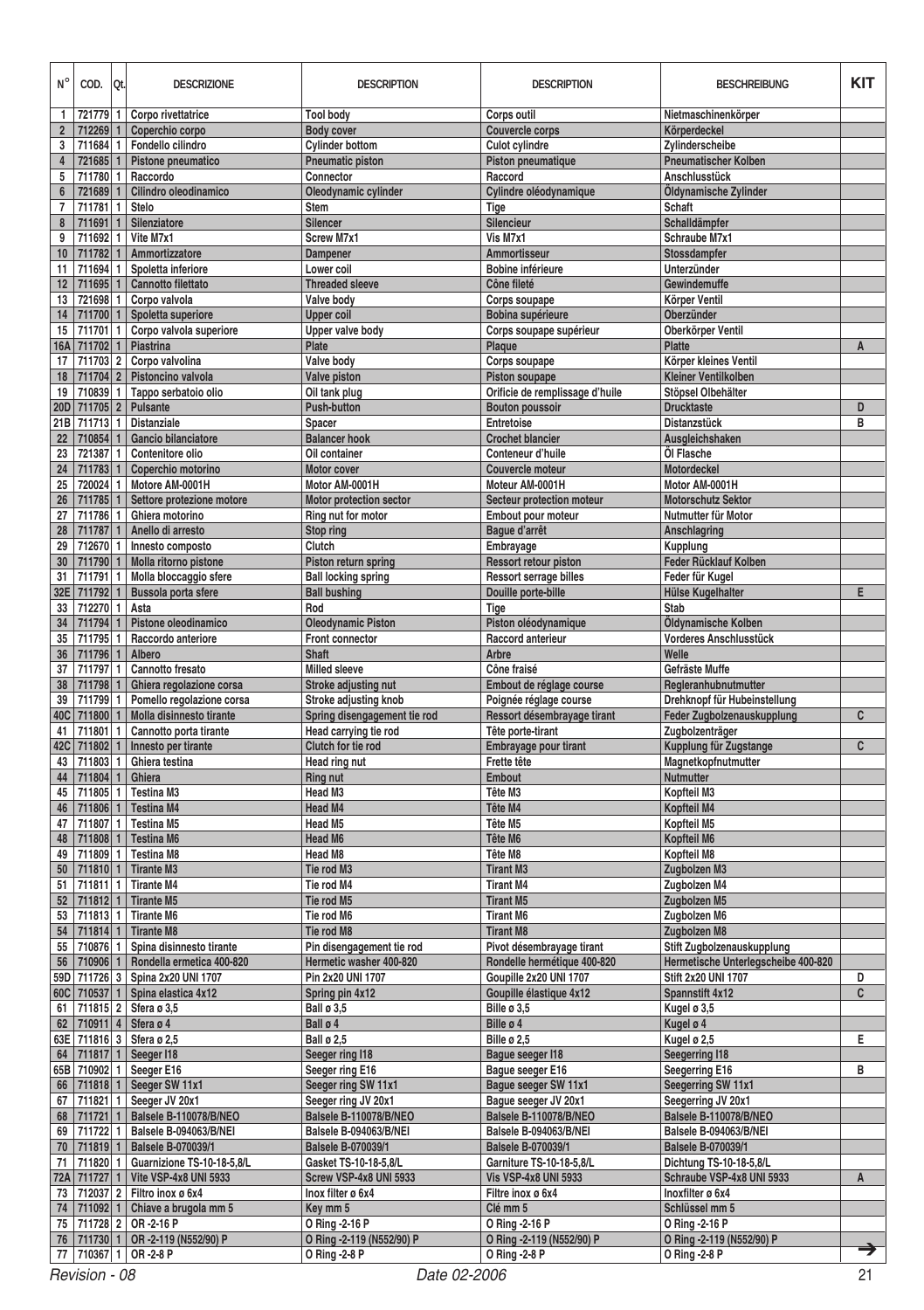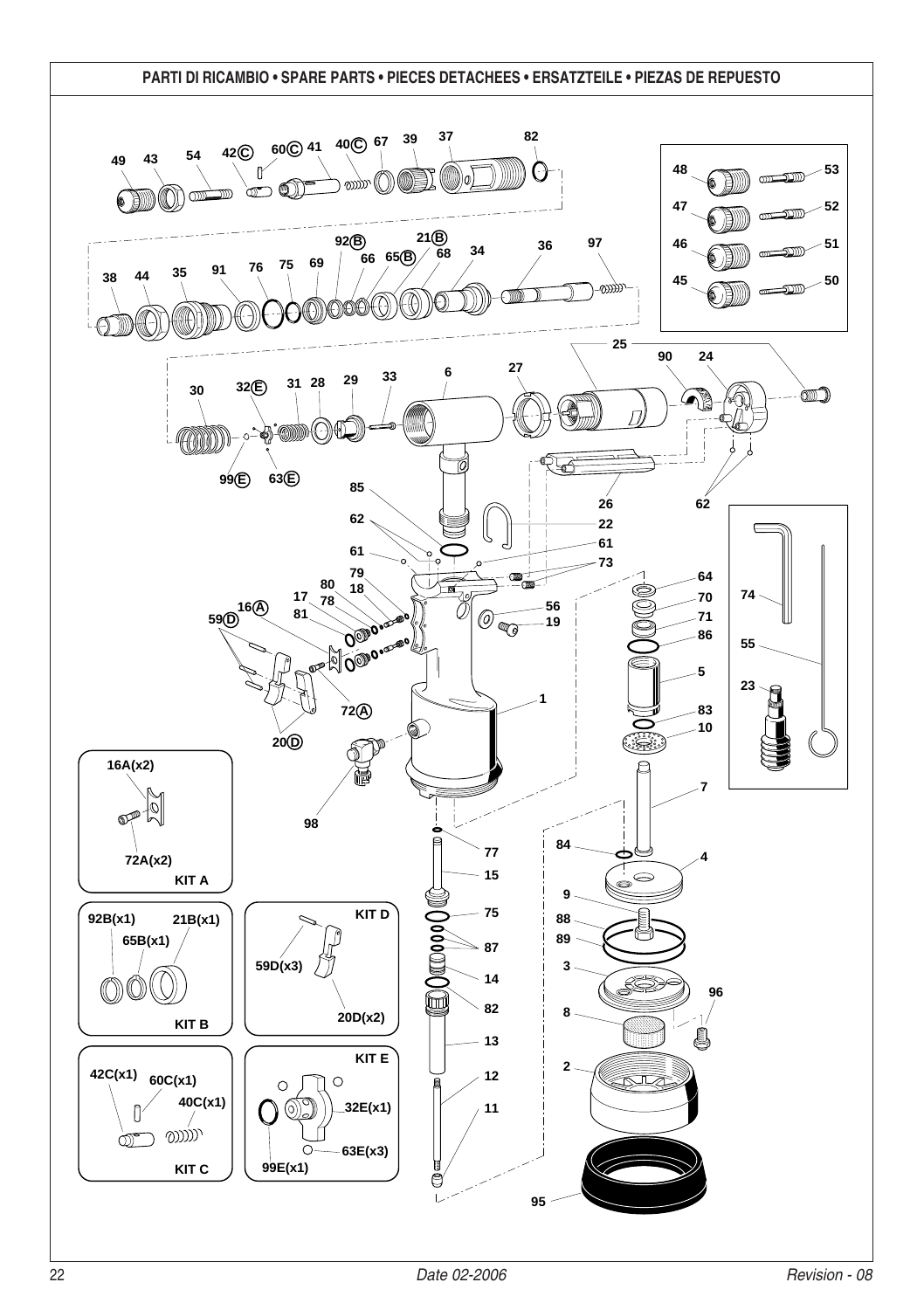| $N^{\circ}$ | COD.          | Qt. | <b>DESCRIZIONE</b>                            |             | <b>DESCRIPTION</b>            |                           | <b>DESCRIPTION</b>           |                                      |                                 | <b>BESCHREIBUNG</b>        |                              | <b>KIT</b> |
|-------------|---------------|-----|-----------------------------------------------|-------------|-------------------------------|---------------------------|------------------------------|--------------------------------------|---------------------------------|----------------------------|------------------------------|------------|
| 78          | 710376 2      |     | OR-2-9 P                                      |             | O Ring -2-9 P                 |                           | O Ring -2-9 P                |                                      | O Ring -2-9 P                   |                            |                              |            |
| 79          | 710918 2      |     | OR-2-5 P                                      |             | O Ring -2-5 P                 |                           | O Ring -2-5 P                |                                      | <b>O</b> Ring -2-5 P            |                            |                              |            |
| 80          |               |     | 710919 2 OR-2-4 P                             |             | O Ring -2-4 P                 |                           | O Ring -2-4 P                |                                      | O Ring -2-4 P                   |                            |                              |            |
| 81          |               |     | 710003 2 OR -5-052 P                          |             | O Ring -5-052 P               |                           | O Ring -5-052 P              |                                      | O Ring -5-052 P                 |                            |                              |            |
|             |               |     | 82 710342 2 OR-2-17 P                         |             | O Ring -2-17 P                |                           | O Ring -2-17 P               |                                      | O Ring -2-17 P                  |                            |                              |            |
| 83          | 710594 1      |     | OR-2-12 P                                     |             | O Ring -2-12 P                |                           | O Ring - 2-12 P              |                                      | O Ring -2-12 P                  |                            |                              |            |
|             |               |     | 84   711061   1   OR -5-614 P                 |             | O Ring -5-614 P               |                           | O Ring -5-614 P              |                                      | O Ring -5-614 P                 |                            |                              |            |
| 85          |               |     | 711731 1 OR -2-18 (N552/90) P                 |             | O Ring -2-18 (N552/90) P      |                           | O Ring -2-18 (N552/90) P     |                                      | O Ring -2-18 (N552/90) P        |                            |                              |            |
| 86          |               |     | 711732 1 OR-2-118 P                           |             | O Ring -2-118 P               |                           | O Ring -2-118 P              |                                      | O Ring -2-118 P                 |                            |                              |            |
| 87          |               |     | 710258 3 OR -5-612 P                          |             | O Ring -5-612 P               |                           | O Ring -5-612 P              |                                      | O Ring -5-612 P                 |                            |                              |            |
|             |               |     | 88 711734 1 OR-2-232 P                        |             | O Ring -2-232 P               |                           | O Ring -2-232 P              |                                      | O Ring -2-232 P                 |                            |                              |            |
| 89          | 711735 1      |     | OR-2-40 P                                     |             | O Ring -2-40 P                |                           | O Ring -2-40 P               |                                      | O Ring -2-40 P                  |                            |                              |            |
| 90          |               |     | 711834 1 Silenziatore                         |             | Silencer                      |                           | Silencieur                   |                                      | Schalldämpfer                   |                            |                              |            |
| 91          | 711917 1      |     | Parbak 8.119                                  |             | Parbak 8.119                  |                           | Parbak 8.119                 |                                      | Parbak 8.119                    |                            |                              |            |
|             |               |     | 92B 711933 1 Seeger JV24                      |             | Seeger ring JV24              |                           | Bague seeger JV24            |                                      | Seegerring JV24                 |                            |                              | В          |
|             |               |     | 95   712159   1   Fondello di protezione      |             | <b>Protection bottom</b>      |                           |                              | Culot de protection                  |                                 | Schutzscheibe              |                              |            |
|             |               |     | 96   722047   1   Struttura valvola sicurezza |             | Safety valve assembly         |                           | Assemblage soupape de sureté |                                      | Sicherheitsventil (Zusammenbau) |                            |                              |            |
| 97          |               |     | 712153 1 Molla premi asta                     |             | <b>Rod locking spring</b>     |                           | <b>Ressort serre-tige</b>    |                                      |                                 | Stabhalterfeder            |                              |            |
| 98          |               |     | 712132 1 Raccordo girevole                    |             | <b>Rotating connector</b>     |                           | Raccord evoluable            |                                      |                                 | Drehbares Anschlusstück    |                              |            |
|             | 99E 713341 1  |     | OR 1x4                                        |             | O Ring 1x4                    |                           | O Ring 1x4                   |                                      | O Ring 1x4                      |                            |                              | E          |
|             |               |     |                                               |             |                               |                           |                              |                                      |                                 |                            |                              |            |
|             |               |     |                                               |             |                               |                           |                              |                                      |                                 |                            |                              |            |
|             |               |     |                                               |             |                               |                           |                              |                                      |                                 |                            |                              |            |
|             |               |     |                                               |             |                               | <b>KIT</b>                |                              |                                      |                                 |                            |                              |            |
|             |               |     |                                               |             |                               |                           |                              |                                      |                                 |                            |                              |            |
| $N^{\circ}$ | COD.          | Qt. | <b>DESCRIZIONE</b>                            |             | <b>DESCRIPTION</b>            |                           | <b>DESCRIPTION</b>           |                                      |                                 | <b>BESCHREIBUNG</b>        |                              |            |
| KITA        | 741702        |     | Kit piastrina                                 |             | Plate Kit                     |                           | Kit plaque                   |                                      |                                 | <b>Kit Platte</b>          |                              |            |
| 16A         | 711702 2      |     | Piastrina                                     |             | Plate                         |                           | Plaque                       |                                      | Platte                          |                            |                              |            |
| 72A         | 711727 2      |     | Vite VSP-4x8 UNI 5933                         |             | Screw VSP-4x8 UNI 5933        |                           | Vis VSP-4x8 UNI 5933         |                                      |                                 | Schraube VSP-4x8 UNI 5933  |                              |            |
|             |               |     |                                               |             |                               |                           |                              |                                      |                                 |                            |                              |            |
|             | KITB 741713   |     | Kit distanziale                               |             | Spacer kit                    |                           | <b>Kit Entretoise</b>        |                                      |                                 | <b>Kit Distanzstück</b>    |                              |            |
|             | 21B 711713 1  |     | Distanziale                                   |             | Spacer                        |                           | Entretoise                   |                                      |                                 | Distanzstück               |                              |            |
| 65B         | 710902 1      |     | Seeger E16                                    |             | Seeger ring E16               |                           | Bague seeger E16             |                                      |                                 | Seegerring E16             |                              |            |
|             | 92B 711933 1  |     | Seeger JV24                                   |             | Seeger ring JV24              |                           | Bague seeger JV24            |                                      |                                 | Seegerring JV24            |                              |            |
|             |               |     |                                               |             |                               |                           |                              |                                      |                                 |                            |                              |            |
|             | KITC 741802   |     | Kit innesto tirante                           |             | Clutch for tie rod kit        |                           | Kit embrayage pour tirant    |                                      |                                 | Kit Kupplung für Zugstange |                              |            |
|             | 40C 711800 1  |     | Molla disinnesto tirante                      |             | Spring disengagement tie rod  |                           |                              | Ressort désembrayage tirant          |                                 | Feder Zugbolzenauskupplung |                              |            |
| 42C         | 711802 1      |     | Innesto per tirante                           |             | Clutch for tie rod            |                           | Embrayage pour tirant        |                                      |                                 | Kupplung für Zugstange     |                              |            |
| 60C         | 710537 1      |     | Spina elastica 4x12                           |             | Spring pin 4x12               |                           | Goupille élastique 4x12      |                                      |                                 | Spannstift 4x12            |                              |            |
|             |               |     |                                               |             |                               |                           |                              |                                      |                                 |                            |                              |            |
|             | KITD 741705   |     | Kit pulsante                                  |             | Push-button Kit               |                           | Kit bouton poussoir          |                                      |                                 | Kit drucktaste             |                              |            |
| 20D         | 711705 2      |     | Pulsante                                      |             | Push-button                   |                           | Bouton poussoir              |                                      |                                 | Drucktaste                 |                              |            |
| 59D         |               |     | 711726 3   Spina 2x20 UNI 1707                |             | Pin 2x20 UNI 1707             |                           | Goupille 2x20 UNI 1707       |                                      |                                 | Stift 2x20 UNI 1707        |                              |            |
|             |               |     |                                               |             |                               |                           |                              |                                      |                                 |                            |                              |            |
|             | KITE 741792   |     | Kit bussola                                   |             | <b>Ball bushing Kit</b>       |                           | Kit douille                  |                                      |                                 | Kit Hülse                  |                              |            |
|             | 32E 711792 1  |     | Bussola porta sfere                           |             | <b>Ball bushing</b>           |                           | Douille porte-bille          |                                      |                                 | Hülse Kugelhalter          |                              |            |
| 63E         | 711816 3      |     | Sfera ø 2,5                                   |             | <b>Ball ø 2,5</b>             |                           | Bille ø 2,5                  |                                      |                                 | Kugel ø 2,5                |                              |            |
|             | 99E 713341 1  |     | OR 1x4                                        |             | O Ring 1x4                    |                           | O Ring 1x4                   |                                      |                                 | O Ring 1x4                 |                              |            |
|             |               |     |                                               |             |                               |                           |                              |                                      |                                 |                            |                              |            |
|             |               |     |                                               |             |                               |                           |                              |                                      |                                 |                            |                              |            |
|             |               |     |                                               |             |                               |                           |                              |                                      |                                 |                            |                              |            |
|             |               |     |                                               |             |                               |                           |                              |                                      |                                 |                            |                              |            |
|             |               |     |                                               |             |                               |                           |                              |                                      |                                 |                            |                              |            |
|             |               |     |                                               |             |                               |                           |                              |                                      |                                 |                            |                              |            |
|             |               |     |                                               |             |                               |                           |                              |                                      |                                 |                            |                              |            |
|             |               |     |                                               |             |                               |                           |                              |                                      |                                 |                            |                              |            |
|             |               |     |                                               |             |                               |                           |                              |                                      |                                 |                            |                              |            |
|             |               |     |                                               |             |                               |                           |                              |                                      |                                 |                            |                              |            |
|             |               |     |                                               |             |                               |                           |                              |                                      |                                 |                            |                              |            |
|             |               |     |                                               |             |                               |                           |                              |                                      |                                 |                            |                              |            |
|             |               |     |                                               |             |                               |                           |                              |                                      |                                 |                            |                              |            |
|             |               |     |                                               |             |                               |                           |                              |                                      |                                 |                            |                              |            |
|             |               |     |                                               |             |                               |                           |                              |                                      |                                 |                            |                              |            |
|             |               |     |                                               |             |                               |                           |                              |                                      |                                 |                            |                              |            |
|             |               |     |                                               |             |                               |                           |                              |                                      |                                 |                            |                              |            |
|             |               |     |                                               |             |                               |                           |                              |                                      |                                 |                            |                              |            |
|             |               |     |                                               |             |                               |                           |                              |                                      |                                 |                            |                              |            |
|             |               |     | Indica che il particolare viene               |             | It indicates that the part is | Indique que la pièce est  |                              | Dieses Wort gibt an, daß der Teil in |                                 |                            | Indica que la pieza se vende |            |
|             |               |     | venduto in Kit composti da                    |             | sold in kits consisting of    | vendue dans des KITS      |                              |                                      | KIT von verschiedenen Teilen in |                            | en juegos formados por       |            |
|             | <b>KIT</b>    |     | particolari diversi in quantità               |             | different parts in different  | composés de diverses      |                              | unterschiedlichen                    | Mengen                          | piezas                     | distintas                    | en         |
|             |               |     | diverse.                                      | quantities. |                               | pièces dans des quantités | verkauft wird.               |                                      |                                 |                            | cantidades distintas.        |            |
|             |               |     |                                               |             |                               | différentes.              |                              |                                      |                                 |                            |                              |            |
|             |               |     |                                               |             |                               |                           |                              |                                      |                                 |                            |                              |            |
|             | Revision - 08 |     |                                               |             |                               | Date 02-2006              |                              |                                      |                                 |                            |                              | 23         |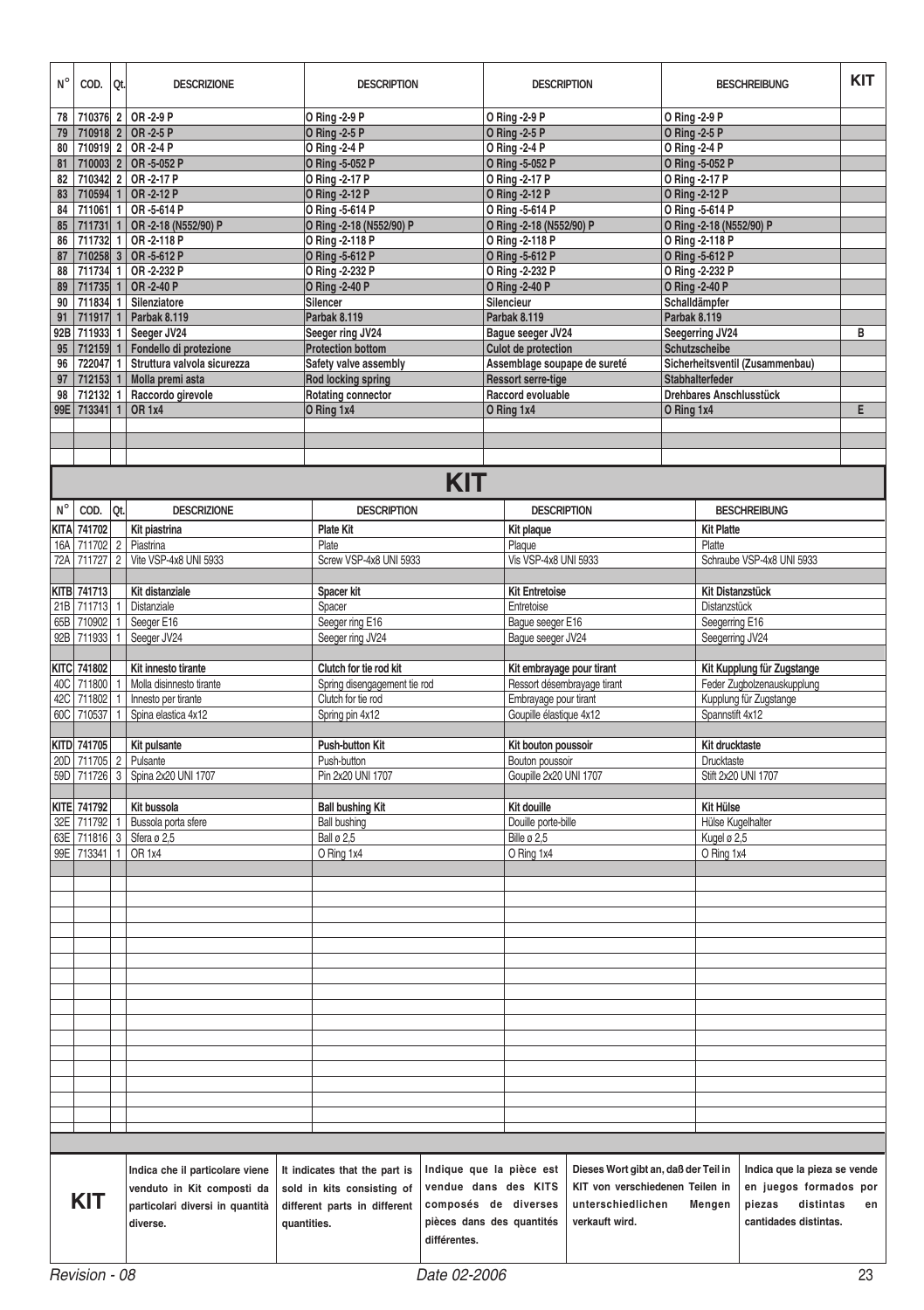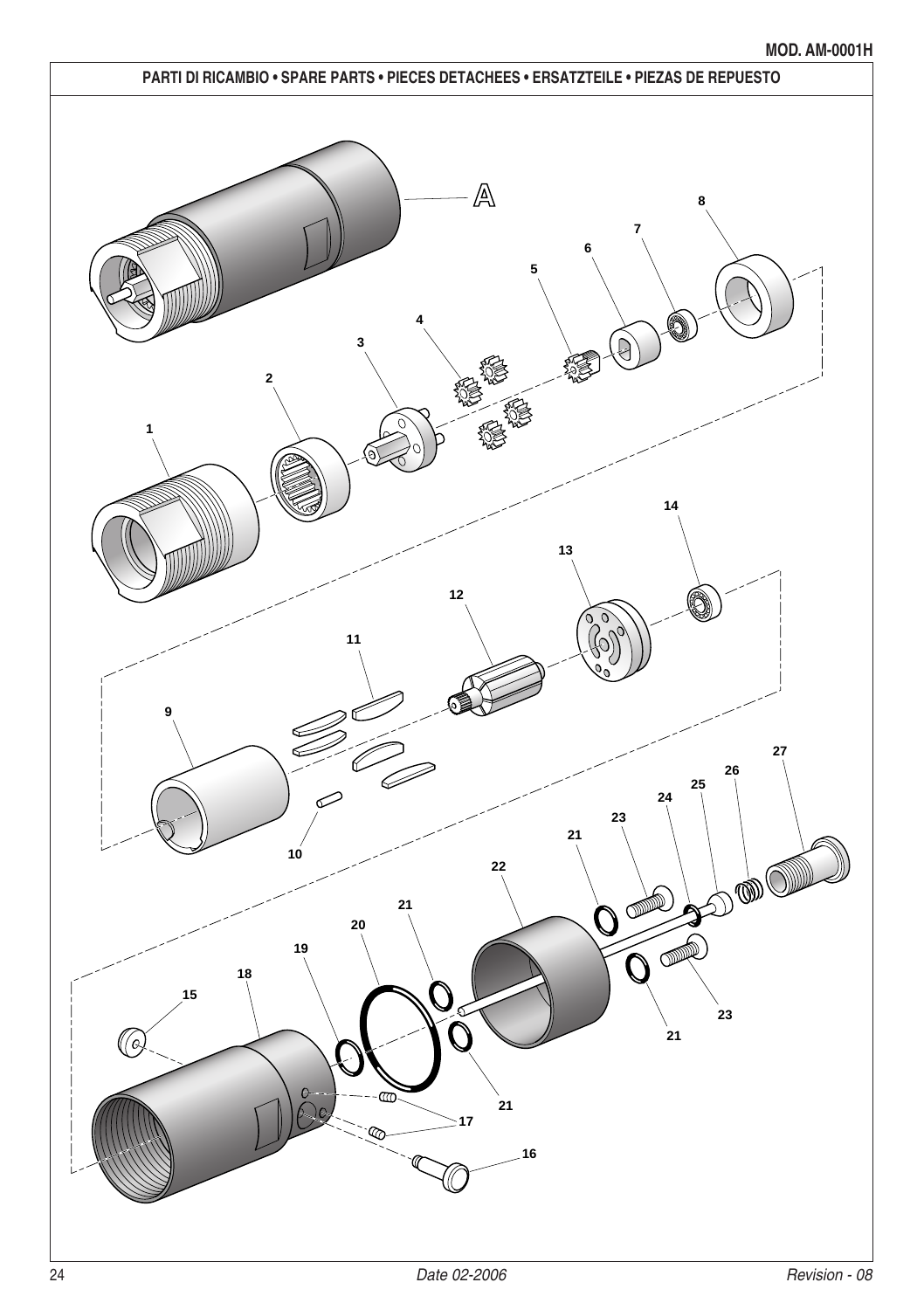| N <sup>°</sup> | COD.                                | Qt. | <b>DESCRIZIONE</b>                     | <b>DESCRIPTION</b>        | <b>DESCRIPTION</b><br><b>BESCHREIBUNG</b> |                              | <b>KIT</b> |  |  |  |
|----------------|-------------------------------------|-----|----------------------------------------|---------------------------|-------------------------------------------|------------------------------|------------|--|--|--|
|                |                                     |     | 1   71345169   1   Raccordo            | Connector                 | Raccord                                   | Anschlusstück                |            |  |  |  |
|                | 2 71345183                          | 1   | Corona                                 | Crown gear                | Couronne                                  | Kranz                        |            |  |  |  |
|                |                                     |     | 3 71345155 1 Portasatelliti estremo    | Gear cage                 | Porte-satellite                           | Planetenträger               |            |  |  |  |
|                | 4 71345181 4 Satellite              |     |                                        | Planetary gear            | <b>Satellite</b>                          | Planetenrad                  |            |  |  |  |
|                |                                     |     | 5 71345182 1 Satellite centrale        | Planetary gear            | <b>Satellite</b>                          | Planetenrad                  |            |  |  |  |
|                | $6$   71345180   1                  |     | Raccordo                               | Connector                 | Raccord                                   | Anschlusstück                |            |  |  |  |
|                |                                     |     | 7 71C00154 1 Cuscinetto 688ZZ          | Bearing 688ZZ             | Roulement 688ZZ                           | Lager 688ZZ                  |            |  |  |  |
|                |                                     |     | 8 71345179 1 Piattello anteriore       | Front cap                 | Cuvette antérieure                        | Vorderteller                 |            |  |  |  |
|                |                                     |     | 9 71345176 1 Corpo esterno             | Outside body              | Corps extérieur                           | Aussenschaft                 |            |  |  |  |
|                | 10 71345171 1 Perno                 |     |                                        | Roll pin                  | Pivot                                     | <b>Stift</b>                 |            |  |  |  |
|                | 11 71345177 5 Aletta                |     |                                        | Tongue                    | Ailette                                   | Rippe                        |            |  |  |  |
|                | 12 71345173 1                       |     | Rotore                                 | Rotor                     | Rotor                                     | Läufer                       |            |  |  |  |
|                |                                     |     | 13 71345172 1 Piattello posteriore     | Back cap                  | Cuvette postérieur                        | Hinterteller                 |            |  |  |  |
| 14             | 710943 1                            |     | Cuscinetto 624ZZ                       | Bearing 624ZZ             | Roulement 624ZZ                           | Lager 624ZZ                  |            |  |  |  |
|                |                                     |     | 15 71345174 1 Otturatore destro        | Right obturator           | Obturateur droit                          | <b>Rechter Verschluß</b>     |            |  |  |  |
|                |                                     |     | 16 71345175 1 Otturatore sinistro      | Left obturator            | Obturateur gauche                         | <b>Linker Verschluß</b>      |            |  |  |  |
| 17             |                                     |     | 716277 2 Grano M4x4 UNI 5927           | Dowel M4x4 UNI 5927       | Cheville M4x4 UNI 5927                    | Dübel M4x4 UNI 5927          |            |  |  |  |
|                | 18 71345167 1                       |     | Corpo                                  | <b>Body</b>               | Corps                                     | Körper                       |            |  |  |  |
|                |                                     |     | 19 71C00127 1 OR 1,5x9,5               | O Ring 1,5x9,5            | O Ring 1,5x9,5                            | O Ring 1,5x9,5               |            |  |  |  |
|                | 20 71C00128 1 OR 2x24               |     |                                        | O Ring 2x24               | O Ring 2x24                               | O Ring 2x24                  |            |  |  |  |
| 21             |                                     |     | 710376 4 OR 2-009                      | O Ring 2-009              | O Ring 2-009                              | O Ring 2-009                 |            |  |  |  |
|                |                                     |     | 22 71345168 1 Coperchio                | Cover                     | Couvercle                                 | <b>Deckel</b>                |            |  |  |  |
|                |                                     |     | 23 71C00158 2 Vite TSEI M4x10 UNI 5933 | Screw TSEI M4x10 UNI 5933 | <b>Vis TSEI M4x10 UNI 5933</b>            | Schraube TSEI M4x10 UNI 5933 |            |  |  |  |
| 24             | 710367 1                            |     | OR 2-008                               | O Ring 2-008              | O Ring 2-008                              | O Ring 2-008                 |            |  |  |  |
| 25             |                                     |     | 720025 1 Asta azionamento motore       | Motor driving rod         | Tige actionnement moteur                  | Stab zum Motorantrieb        |            |  |  |  |
| 26<br>27       | 711869 1                            |     | Molla                                  | Spring<br>Cap             | Ressort<br>Bouchon                        | Feder<br>Verschluss          |            |  |  |  |
| $\overline{A}$ |                                     |     | 711865 1 Tappo per motore              |                           |                                           |                              |            |  |  |  |
|                |                                     |     | 720024 1 Motore completo               | Complete motor            | Moteur complet                            | <b>Kpmpletter Motor</b>      |            |  |  |  |
|                |                                     |     |                                        |                           |                                           |                              |            |  |  |  |
|                |                                     |     |                                        |                           |                                           |                              |            |  |  |  |
|                |                                     |     |                                        |                           |                                           |                              |            |  |  |  |
|                |                                     |     |                                        |                           |                                           |                              |            |  |  |  |
|                |                                     |     |                                        |                           |                                           |                              |            |  |  |  |
|                |                                     |     |                                        |                           |                                           |                              |            |  |  |  |
|                |                                     |     |                                        |                           |                                           |                              |            |  |  |  |
|                |                                     |     |                                        |                           |                                           |                              |            |  |  |  |
|                |                                     |     |                                        |                           |                                           |                              |            |  |  |  |
|                |                                     |     |                                        |                           |                                           |                              |            |  |  |  |
|                |                                     |     |                                        |                           |                                           |                              |            |  |  |  |
|                |                                     |     |                                        |                           |                                           |                              |            |  |  |  |
|                |                                     |     |                                        |                           |                                           |                              |            |  |  |  |
|                |                                     |     |                                        |                           |                                           |                              |            |  |  |  |
|                |                                     |     |                                        |                           |                                           |                              |            |  |  |  |
|                |                                     |     |                                        |                           |                                           |                              |            |  |  |  |
|                |                                     |     |                                        |                           |                                           |                              |            |  |  |  |
|                |                                     |     |                                        |                           |                                           |                              |            |  |  |  |
|                |                                     |     |                                        |                           |                                           |                              |            |  |  |  |
|                |                                     |     |                                        |                           |                                           |                              |            |  |  |  |
|                |                                     |     |                                        |                           |                                           |                              |            |  |  |  |
|                |                                     |     |                                        |                           |                                           |                              |            |  |  |  |
|                |                                     |     |                                        |                           |                                           |                              |            |  |  |  |
|                |                                     |     |                                        |                           |                                           |                              |            |  |  |  |
|                |                                     |     |                                        |                           |                                           |                              |            |  |  |  |
|                |                                     |     |                                        |                           |                                           |                              |            |  |  |  |
|                |                                     |     |                                        |                           |                                           |                              |            |  |  |  |
|                |                                     |     |                                        |                           |                                           |                              |            |  |  |  |
|                |                                     |     |                                        |                           |                                           |                              |            |  |  |  |
|                |                                     |     |                                        |                           |                                           |                              |            |  |  |  |
|                |                                     |     |                                        |                           |                                           |                              |            |  |  |  |
|                |                                     |     |                                        |                           |                                           |                              |            |  |  |  |
|                |                                     |     |                                        |                           |                                           |                              |            |  |  |  |
|                |                                     |     |                                        |                           |                                           |                              |            |  |  |  |
|                |                                     |     |                                        |                           |                                           |                              |            |  |  |  |
|                |                                     |     |                                        |                           |                                           |                              |            |  |  |  |
|                |                                     |     |                                        |                           |                                           |                              |            |  |  |  |
|                |                                     |     |                                        |                           |                                           |                              |            |  |  |  |
|                |                                     |     |                                        |                           |                                           |                              |            |  |  |  |
|                |                                     |     |                                        |                           |                                           |                              |            |  |  |  |
|                |                                     |     |                                        |                           |                                           |                              |            |  |  |  |
|                |                                     |     |                                        |                           |                                           |                              |            |  |  |  |
|                |                                     |     |                                        |                           |                                           |                              |            |  |  |  |
|                |                                     |     |                                        |                           |                                           |                              |            |  |  |  |
|                |                                     |     |                                        |                           |                                           |                              |            |  |  |  |
|                |                                     |     |                                        |                           |                                           |                              |            |  |  |  |
|                | Revision - 08<br>Date 02-2006<br>25 |     |                                        |                           |                                           |                              |            |  |  |  |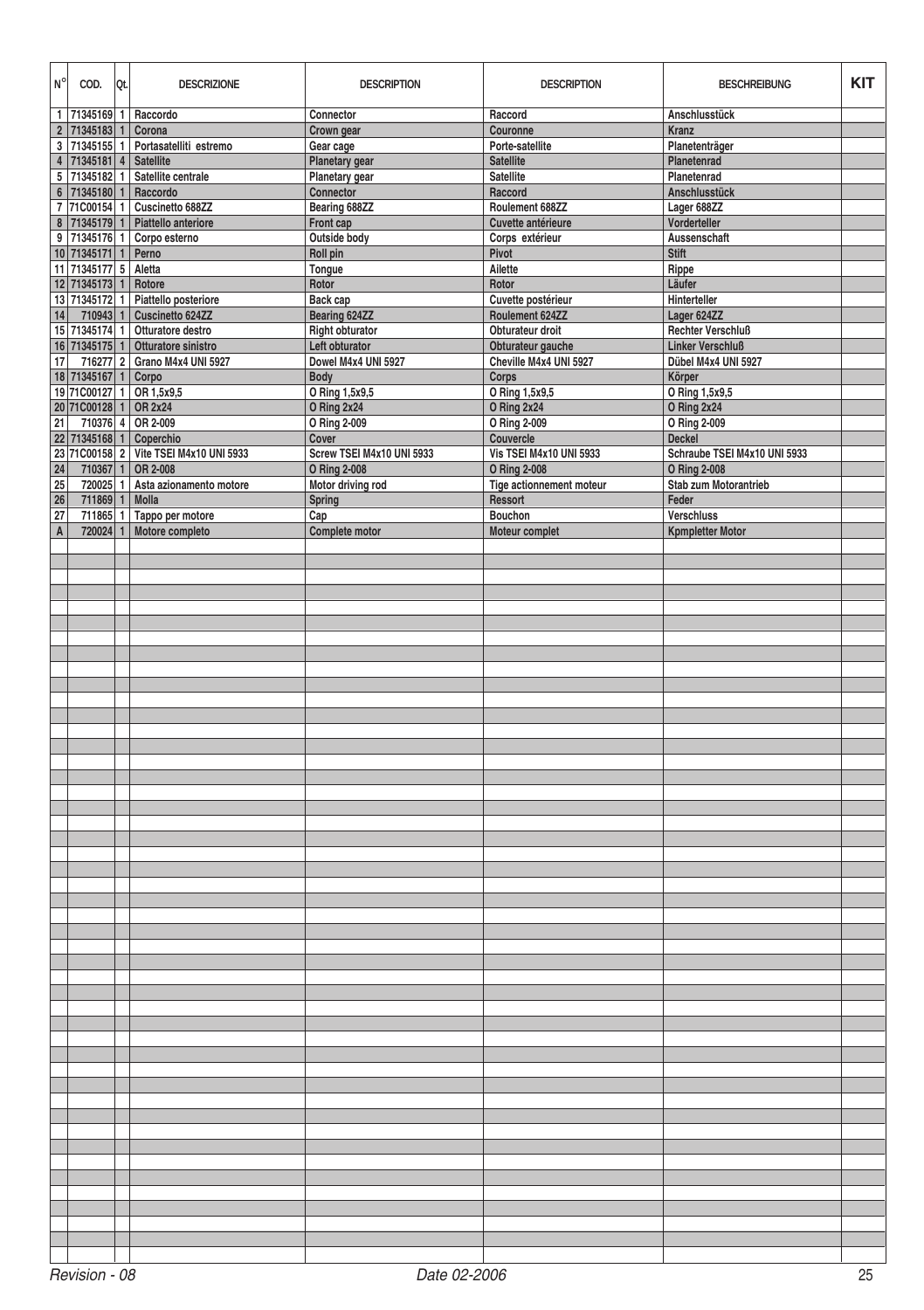